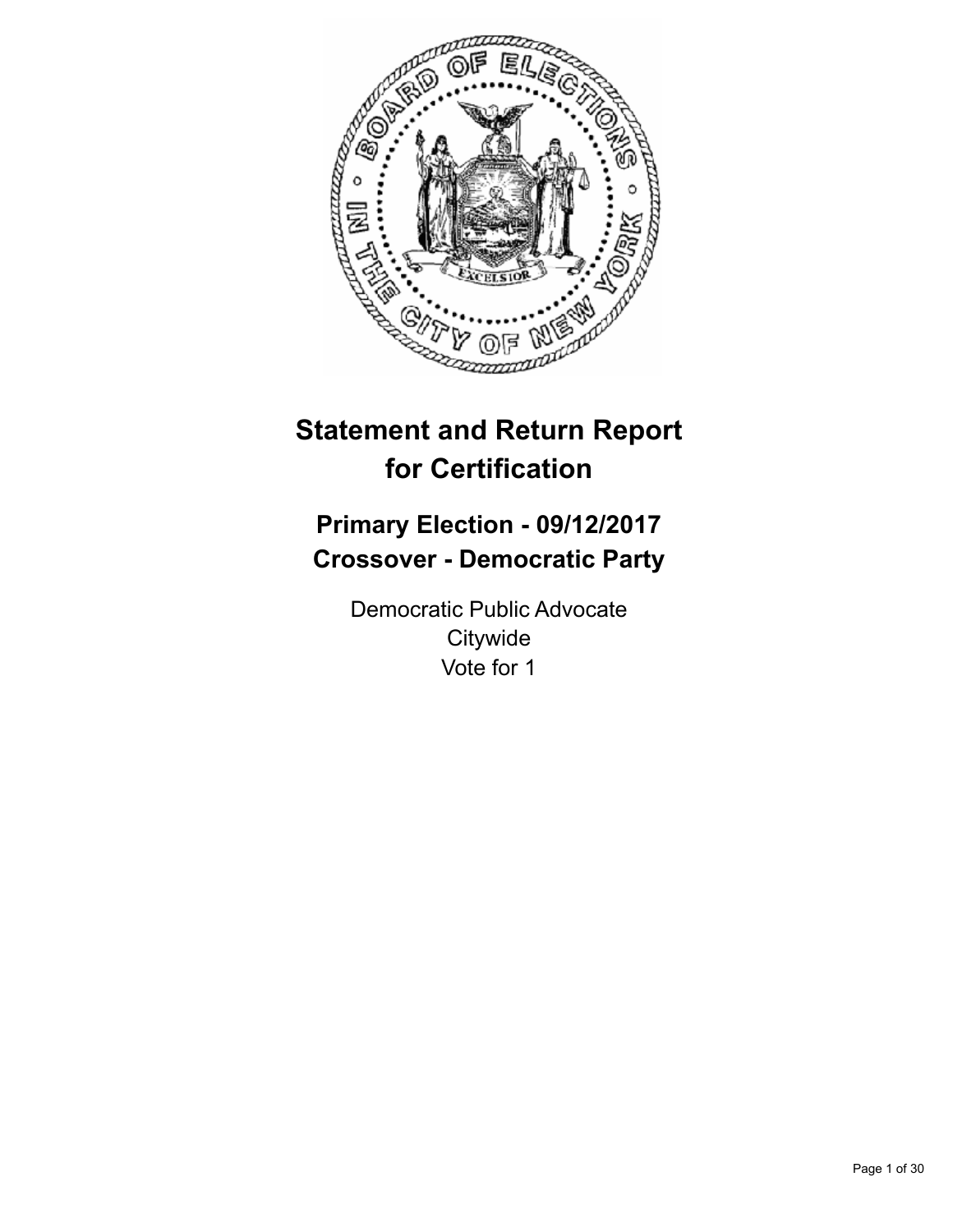

| PUBLIC COUNTER                                           | 126,490                 |
|----------------------------------------------------------|-------------------------|
| MANUALLY COUNTED EMERGENCY                               | 2                       |
| <b>ABSENTEE / MILITARY</b>                               | 3,707                   |
| AFFIDAVIT                                                | 875                     |
| <b>Total Ballots</b>                                     | 131,074                 |
| Less - Inapplicable Federal/Special Presidential Ballots | 0                       |
| <b>Total Applicable Ballots</b>                          | 131,074                 |
| <b>DAVID EISENBACH</b>                                   | 27,811                  |
| <b>LETITIA JAMES</b>                                     | 77,133                  |
| AL SHARPTON (WRITE-IN)                                   | 1                       |
| AL TAYLOR (WRITE-IN)                                     | 1                       |
| ALEX CAMARDA (WRITE-IN)                                  | 1                       |
| ALICE CANCEL (WRITE-IN)                                  | $\overline{2}$          |
| ALTON MADDOX (WRITE-IN)                                  | 1                       |
| AMY MASTERS (WRITE-IN)                                   | 1                       |
| ANNA HAYES LEVIN (WRITE-IN)                              | $\mathbf 1$             |
| ANNE MCGUINESS (WRITE-IN)                                | 1                       |
| ANTOINE C. BELL (WRITE-IN)                               | 1                       |
| ANTON MIKOFSKY (WRITE-IN)                                | $\overline{2}$          |
| ARI GARIN (WRITE-IN)                                     | 1                       |
| ARIEL RUIZ (WRITE-IN)                                    | 1                       |
| ARTHUR WHITMAN (WRITE-IN)                                | $\mathbf 1$             |
| <b>BARACK OBAMA (WRITE-IN)</b>                           | 1                       |
| <b>BEATE SISSENICH (WRITE-IN)</b>                        | 1                       |
| BELLA ABZUG (WRITE-IN)                                   | 1                       |
| BEN HOMRIGHAUSEN (WRITE-IN)                              | 1                       |
| BENJAMIN COGAN (WRITE-IN)                                | 1                       |
| BERNARD R. BLOCK (WRITE-IN)                              | 1                       |
| BERNIE SANDERS (WRITE-IN)                                | 2                       |
| BETH LEBOWITZ (WRITE-IN)                                 | 1                       |
| <b>BETRICE CHERY (WRITE-IN)</b>                          | $\overline{\mathbf{c}}$ |
| BETTY GOLDBAUM (WRITE-IN)                                | 1                       |
| BEVERLY GROSS (WRITE-IN)                                 | 1                       |
| BEVERLY LEFKAWITZ (WRITE-IN)                             | 1                       |
| <b>BILL CLINTON (WRITE-IN)</b>                           | 1                       |
| BILL DE BLASIO (WRITE-IN)                                | 2                       |
| BILL DEBLASIO (WRITE-IN)                                 | 1                       |
| <b>BO DIETL (WRITE-IN)</b>                               | 3                       |
| <b>BRIAN KULWIN (WRITE-IN)</b>                           | 1                       |
| CAITLIN KELMAR (WRITE-IN)                                | 1                       |
| CARL FINN (WRITE-IN)                                     | 1                       |
| CARLINA RIVERA (WRITE-IN)                                | 1                       |
| CARLOS I. GONZALEZ (WRITE-IN)                            | 1                       |
| CAROL J. SHINE (WRITE-IN)                                | 2                       |
| CHRISTINE QUINN (WRITE-IN)                               | 1                       |
| CHRISTOPHER ANDERSON (WRITE-IN)                          | 1                       |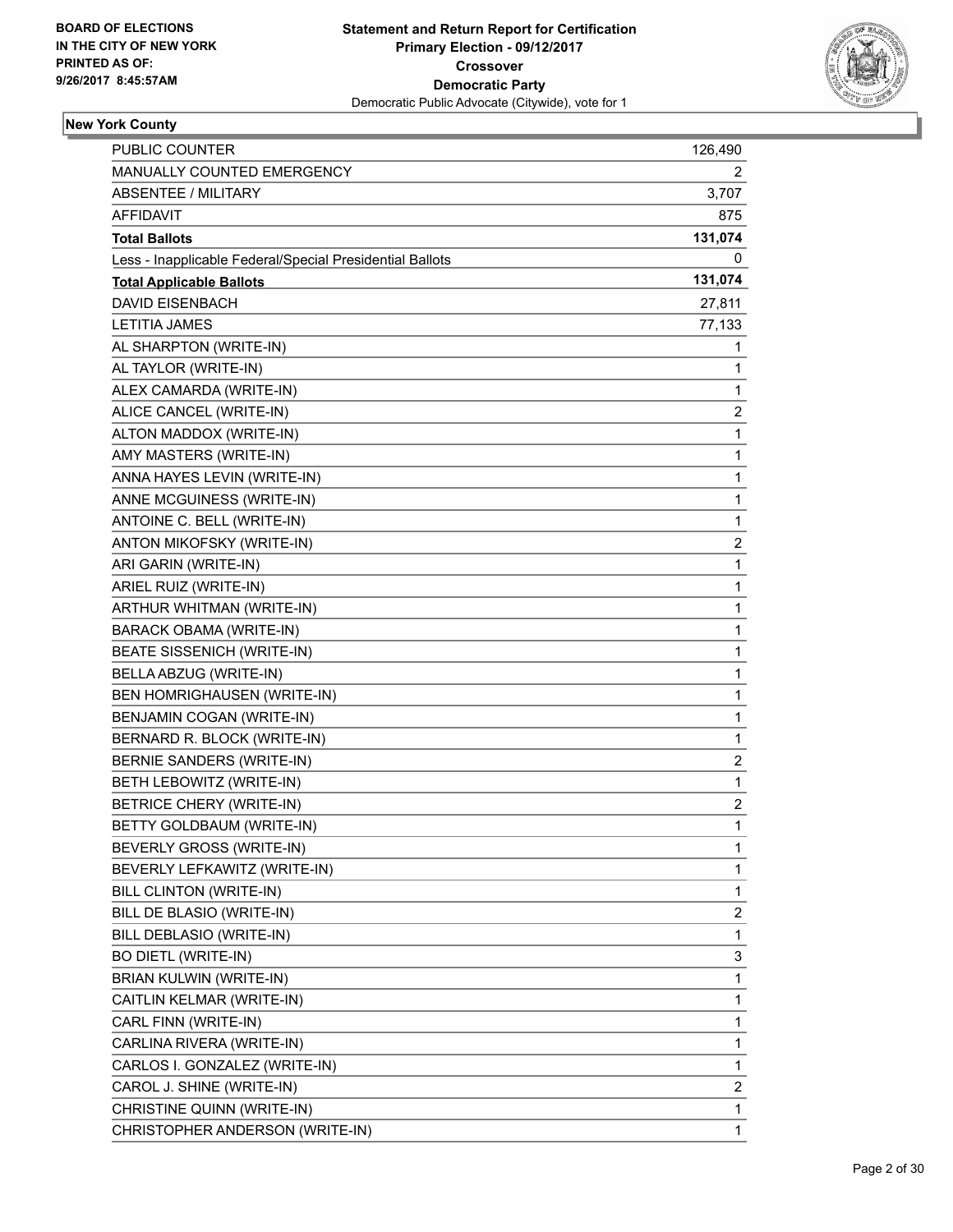

| CLAIRE SCHULMAN (WRITE-IN)         | $\mathbf{1}$ |
|------------------------------------|--------------|
| COOPER CHESTER (WRITE-IN)          | 1            |
| CORDELL CLEARE (WRITE-IN)          | 1            |
| DAENERYS TARGARYEN (WRITE-IN)      | 1            |
| DANIEL GARODNICK (WRITE-IN)        | 1            |
| DANIEL GARODRICK (WRITE-IN)        | 1            |
| DANIEL SQUADRON (WRITE-IN)         | 4            |
| DARA CHAPMAN (WRITE-IN)            | 1            |
| DAVID LAWLESS (WRITE-IN)           | 1            |
| DAVID NIDUS (WRITE-IN)             | 1            |
| DAVID WEISEL (WRITE-IN)            | $\mathbf{1}$ |
| DAVIS WILLIAMS (WRITE-IN)          | 1            |
| DEBRA SUE STEIN (WRITE-IN)         | 1            |
| DEVIN BALKIND (WRITE-IN)           | 1            |
| DIANA AYALA (WRITE-IN)             | 1            |
| DON GUNDERSEY (WRITE-IN)           | 1            |
| DON LEE (WRITE-IN)                 | $\mathbf{1}$ |
| DONALD TRUMP (WRITE-IN)            | 1            |
| DORIS LEWIS (WRITE-IN)             | 1            |
| DOROTHY PITTMAN-HUGHES (WRITE-IN)  | 1            |
| DOUGLAS WEST (WRITE-IN)            | 1            |
| ED POTTER (WRITE-IN)               | 1            |
| EDIE WINDSOR (WRITE-IN)            | $\mathbf{1}$ |
| EDWARD SANTOS (WRITE-IN)           | 1            |
| EDWARD WIPPER (WRITE-IN)           | 1            |
| ELISE WEINBERG (WRITE-IN)          | 1            |
| ELMER FUD (WRITE-IN)               | 1            |
| ELSIE POLGREEN (WRITE-IN)          | 1            |
| EMILY GOODMAN (WRITE-IN)           | 1            |
| ERIC HOLDER (WRITE-IN)             | 1            |
| EVAN COWIT (WRITE-IN)              | 1            |
| <b>GABRIEL STUIM (WRITE-IN)</b>    | $\mathbf{1}$ |
| GABRIELA MARQUEZ CANALE (WRITE-IN) | 1            |
| <b>GABRIELLA HARRIS (WRITE-IN)</b> | 1            |
| GALE BREWER (WRITE-IN)             | 2            |
| GARRETT CHAPPELL (WRITE-IN)        | 1            |
| <b>GENE RUSSIANOFF (WRITE-IN)</b>  | 1            |
| <b>GEORGE SMITH (WRITE-IN)</b>     | $\mathbf{1}$ |
| <b>GOMEZ ROBINSON (WRITE-IN)</b>   | 1            |
| <b>GUEN E FRIEDMAN (WRITE-IN)</b>  | 1            |
| HARRY RODRIGUEZ (WRITE-IN)         | 1            |
| HAZEL DUKES (WRITE-IN)             | 1            |
| HELEN ROSENBERG (WRITE-IN)         | 1            |
| HELEN ROSENTHAL (WRITE-IN)         | 3            |
| HENRY A. MARTUSCELLO (WRITE-IN)    | 1            |
| HENRY JAMESON (WRITE-IN)           | 1            |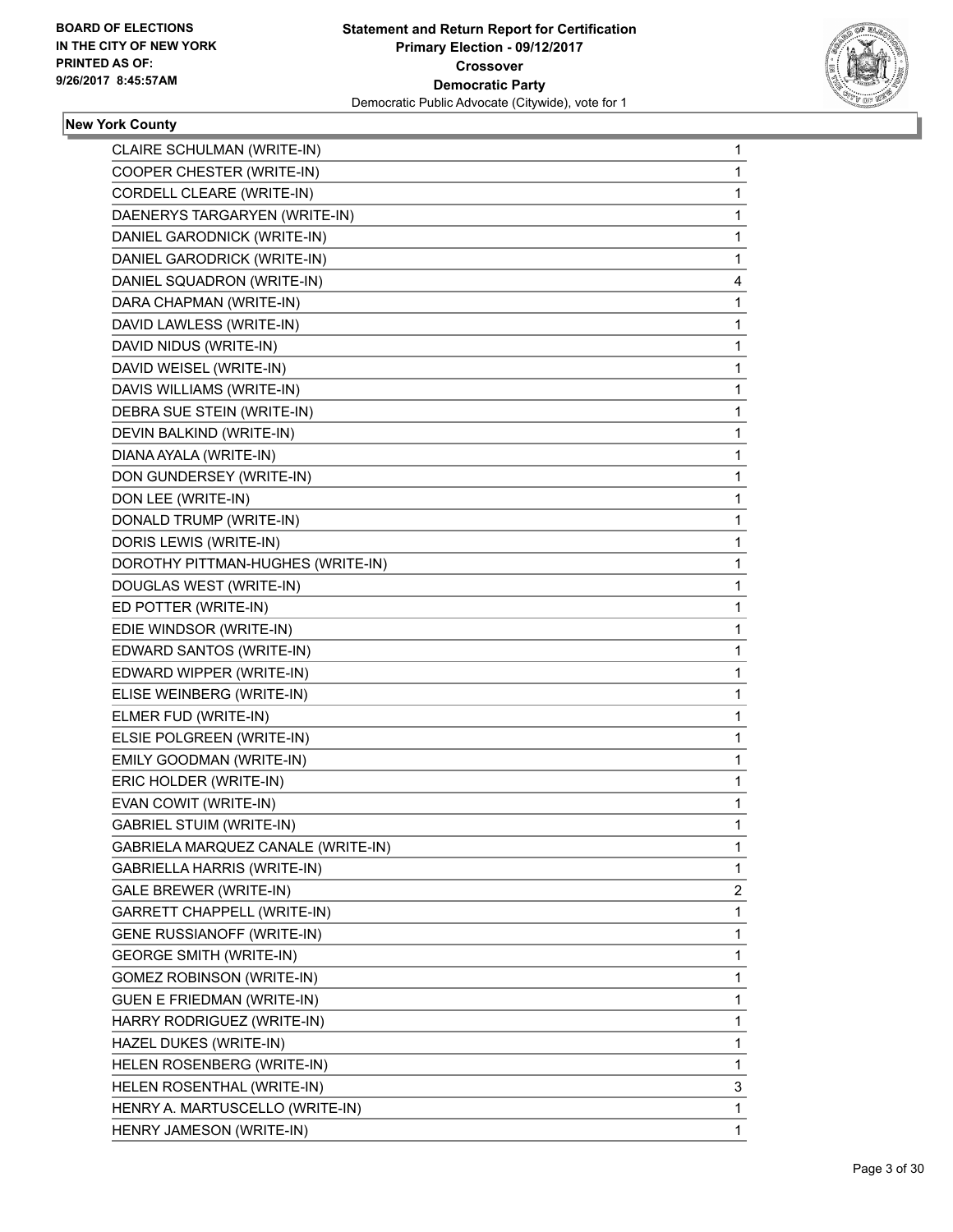

| HILLARY CLINTON (WRITE-IN)           | 1              |
|--------------------------------------|----------------|
| HUBERT CODGELY (WRITE-IN)            | $\overline{2}$ |
| IAN CULLEY (WRITE-IN)                | 1              |
| ISAIAH DING (WRITE-IN)               | 1              |
| JACKSON SIEGAL (WRITE-IN)            | 1              |
| JACQUELINE HUEY (WRITE-IN)           | 1              |
| JAMES BAMBURY (WRITE-IN)             | 1              |
| JAMES LAME (WRITE-IN)                | 1              |
| JAMES LANE (WRITE-IN)                | 3              |
| JAMES S. DENNIS (WRITE-IN)           | 1              |
| JANE FLECHNER (WRITE-IN)             | 1              |
| JANET COWARD (WRITE-IN)              | 1              |
| JANNA LEVIN (WRITE-IN)               | 1              |
| JANOS MARTON (WRITE-IN)              | 2              |
| JEFFREY MILLEN (WRITE-IN)            | 1              |
| JEREMY ROSENTHAL (WRITE-IN)          | 1              |
| JESSICA LAPPIN (WRITE-IN)            | 1              |
| JILL J. PROSKY (WRITE-IN)            | 1              |
| JILL PROSKY (WRITE-IN)               | 1              |
| JIMMY VAN BRENER (WRITE-IN)          | 1              |
| JOHN BAYLEY (WRITE-IN)               | 1              |
| JOHN ERVIN ROGERS (WRITE-IN)         | 1              |
| JOPELYN MCGEIELY KALE (WRITE-IN)     | 1              |
| JORGE VASQUEZ (WRITE-IN)             | 1              |
| JOSE CARATTINI III (WRITE-IN)        | 1              |
| JOSH THOMPSON (WRITE-IN)             | 1              |
| JOYCE JOHNSON (WRITE-IN)             | 1              |
| JUDITH BROWN (WRITE-IN)              | 1              |
| JULIE CLEMONS (WRITE-IN)             | 1              |
| KATE NAMMACHER (WRITE-IN)            | 1              |
| KATHERINE BAILEY (WRITE-IN)          | 1              |
| KELLY HAWKINS (WRITE-IN)             | 1              |
| KID ROCK (WRITE-IN)                  | 1              |
| KIRA ZELBO (WRITE-IN)                | 1              |
| LEONARD BLOOM (WRITE-IN)             | 1              |
| LINDA G. MARCH (WRITE-IN)            | 1              |
| LISA ZORNBERG (WRITE-IN)             | 1              |
| LUIS TEJADA (WRITE-IN)               | 6              |
| MADELAINED SHTEVEGOLDBERG (WRITE-IN) | 1              |
| MARIA MORILLO (WRITE-IN)             | 1              |
| MARK BELLO (WRITE-IN)                | 1              |
| MARK CANTON (WRITE-IN)               | 1              |
| MARK FOGGIN (WRITE-IN)               | 1              |
| MARK GREEN (WRITE-IN)                | 1              |
| MARK LEVINE (WRITE-IN)               | 1              |
| MARQUIS JENKINS (WRITE-IN)           | $\mathbf{1}$   |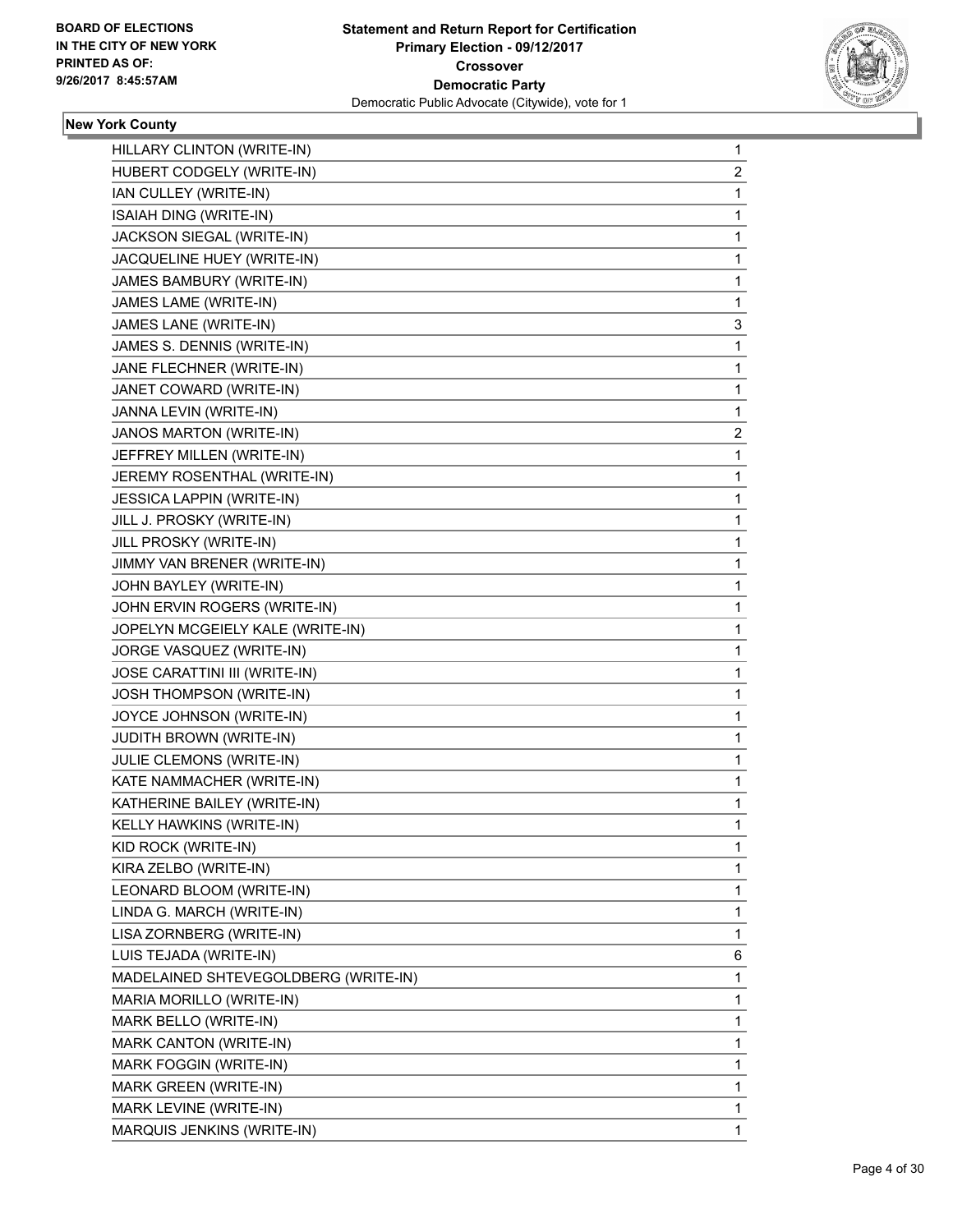

| MARY SILVER (WRITE-IN)              | 1  |
|-------------------------------------|----|
| MATTHEW PELLER (WRITE-IN)           | 1  |
| MAX R. SARINSKY (WRITE-IN)          | 1  |
| MICHAEL BLOOMBERG (WRITE-IN)        | 12 |
| MICHAEL D. GURAL-MAIELLO (WRITE-IN) | 1  |
| MICHAEL HALPERT (WRITE-IN)          | 1  |
| MICHAEL HOFFMAN (WRITE-IN)          | 2  |
| MICHAEL PINCITTI (WRITE-IN)         | 1  |
| MICHAEL TOLKIN (WRITE-IN)           | 1  |
| MICHAH LASHER (WRITE-IN)            | 1  |
| MIKE ZEMANSKI (WRITE-IN)            | 1  |
| MILO LEWB (WRITE-IN)                | 1  |
| MOLLENA FABRICANT (WRITE-IN)        | 1  |
| NATASHA GURAL-MAIELLO (WRITE-IN)    | 1  |
| NELSON ROJAS (WRITE-IN)             | 2  |
| NELSON SCHOENBET (WRITE-IN)         | 1  |
| NICOLE KRIST (WRITE-IN)             | 1  |
| NICOLE MALLIOTAKIS (WRITE-IN)       | 1  |
| NICOLE MALROTAKIS (WRITE-IN)        | 1  |
| NILY ROZIC (WRITE-IN)               | 2  |
| NIRVANA BEALE (WRITE-IN)            | 1  |
| NORMAN SIEGEL (WRITE-IN)            | 3  |
| OLIVER KOPPELL (WRITE-IN)           | 1  |
| OMAR JACKSON (WRITE-IN)             | 3  |
| PAUL RYAN (WRITE-IN)                | 1  |
| PETER WERTHEIM (WRITE-IN)           | 1  |
| PRESTON NIBLACK PHD (WRITE-IN)      | 1  |
| RAFAEL HERNANDEZ (WRITE-IN)         | 1  |
| RAFEEQ RAHEEM (WRITE-IN)            | 1  |
| RAHUL ROHAGZ (WRITE-IN)             | 1  |
| RANDOLPH HARRISON (WRITE-IN)        | 1  |
| RANDY CREDCO (WRITE-IN)             | 1  |
| ROBERT ABRAUS (WRITE-IN)            | 1  |
| ROBERT CHAN (WRITE-IN)              | 1  |
| ROBERT FITZGARLD (WRITE-IN)         | 1  |
| ROBERT GANGI (WRITE-IN)             | 1  |
| ROBERT JACKSON (WRITE-IN)           | 1  |
| ROBERT REED JR. (WRITE-IN)          | 1  |
| ROBERT WINKLER (WRITE-IN)           | 1  |
| ROCHELLE THOMPSON (WRITE-IN)        | 1  |
| RON KIM (WRITE-IN)                  | 1  |
| RON R. MILLER (WRITE-IN)            | 1  |
| SAL SICHON (WRITE-IN)               | 1  |
| SANDOR JOHN (WRITE-IN)              | 1  |
| SAUNDRA SAUNDERS (WRITE-IN)         | 1  |
| SCOTT HUTCHINS (WRITE-IN)           | 1  |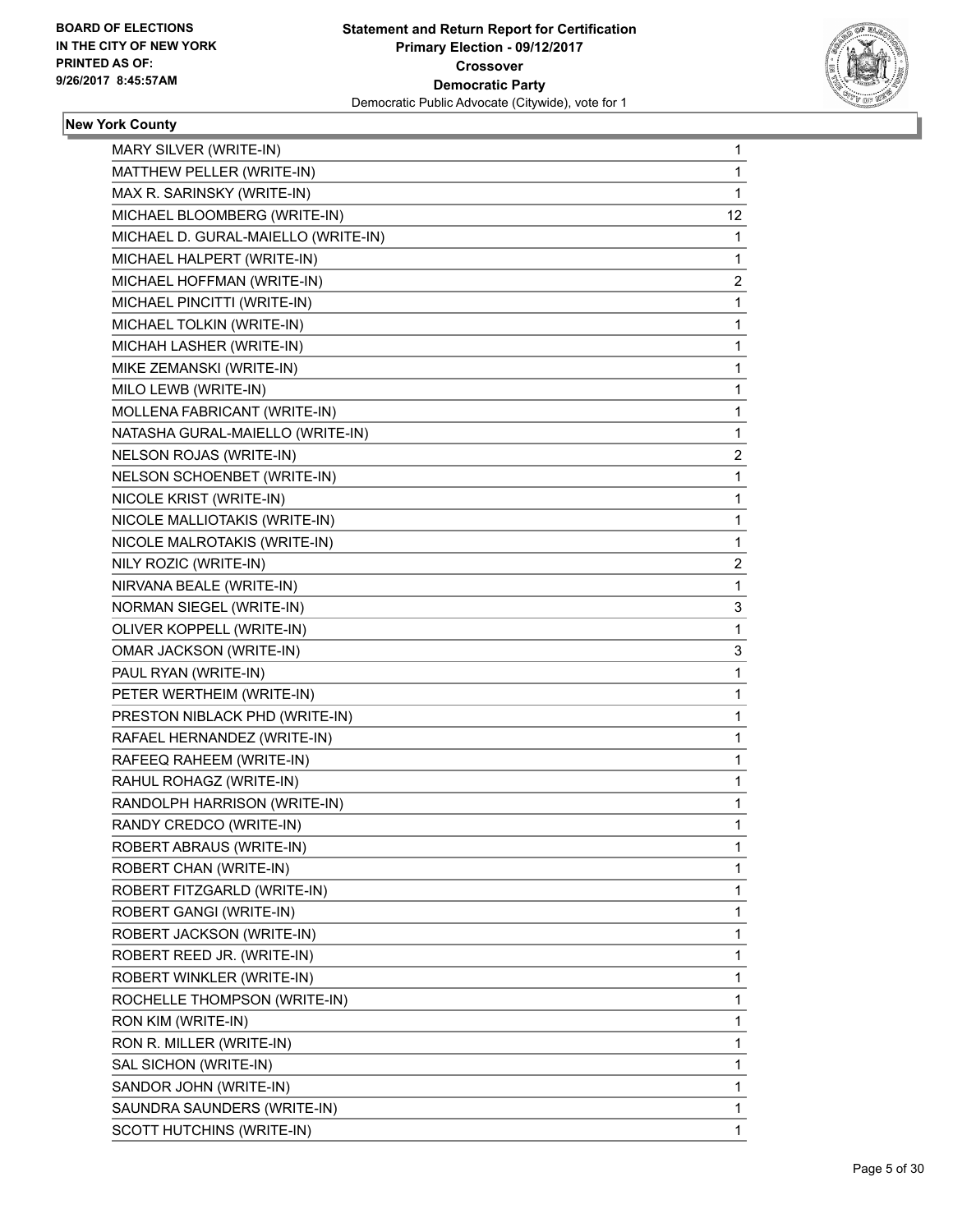

| SCOTT STRINGER (WRITE-IN)                 | $\overline{2}$ |
|-------------------------------------------|----------------|
| SEAN TAYLOR (WRITE-IN)                    | 1              |
| SHARON JOSEPH (WRITE-IN)                  | 1              |
| SHEILA RAMESH (WRITE-IN)                  | 1              |
| SHERRI CULPEPPER (WRITE-IN)               | $\overline{2}$ |
| SHIRLEY CHISHOLM (WRITE-IN)               | 4              |
| SIAN BERRY (WRITE-IN)                     | 1              |
| SOPHIA RADLEY (WRITE-IN)                  | 1              |
| STEVE FRENCH (WRITE-IN)                   | 1              |
| SUSAN FILIPSKI (WRITE-IN)                 | 1              |
| TISA LA PADILA (WRITE-IN)                 | 2              |
| TISH JAMES (WRITE-IN)                     | 6              |
| TOM BRADY (WRITE-IN)                      | 1              |
| TRISH JAMES (WRITE-IN)                    | 1              |
| TYRION LANNISTER (WRITE-IN)               | 1              |
| UNATTRIBUTABLE WRITE-IN (WRITE-IN)        | 116            |
| UNCOUNTED WRITE-IN PER STATUTE (WRITE-IN) | 1              |
| WILEY NORWELL (WRITE-IN)                  | 1              |
| WILLI PABON (WRITE-IN)                    | 1              |
| YANIS VAROUFAKIS (WRITE-IN)               | 1              |
| YDANIS RODRIGUEZ (WRITE-IN)               | 1              |
| ZEPHER TEACHOUT (WRITE-IN)                | 1              |
| <b>Total Votes</b>                        | 105,308        |
| Unrecorded                                | 25,766         |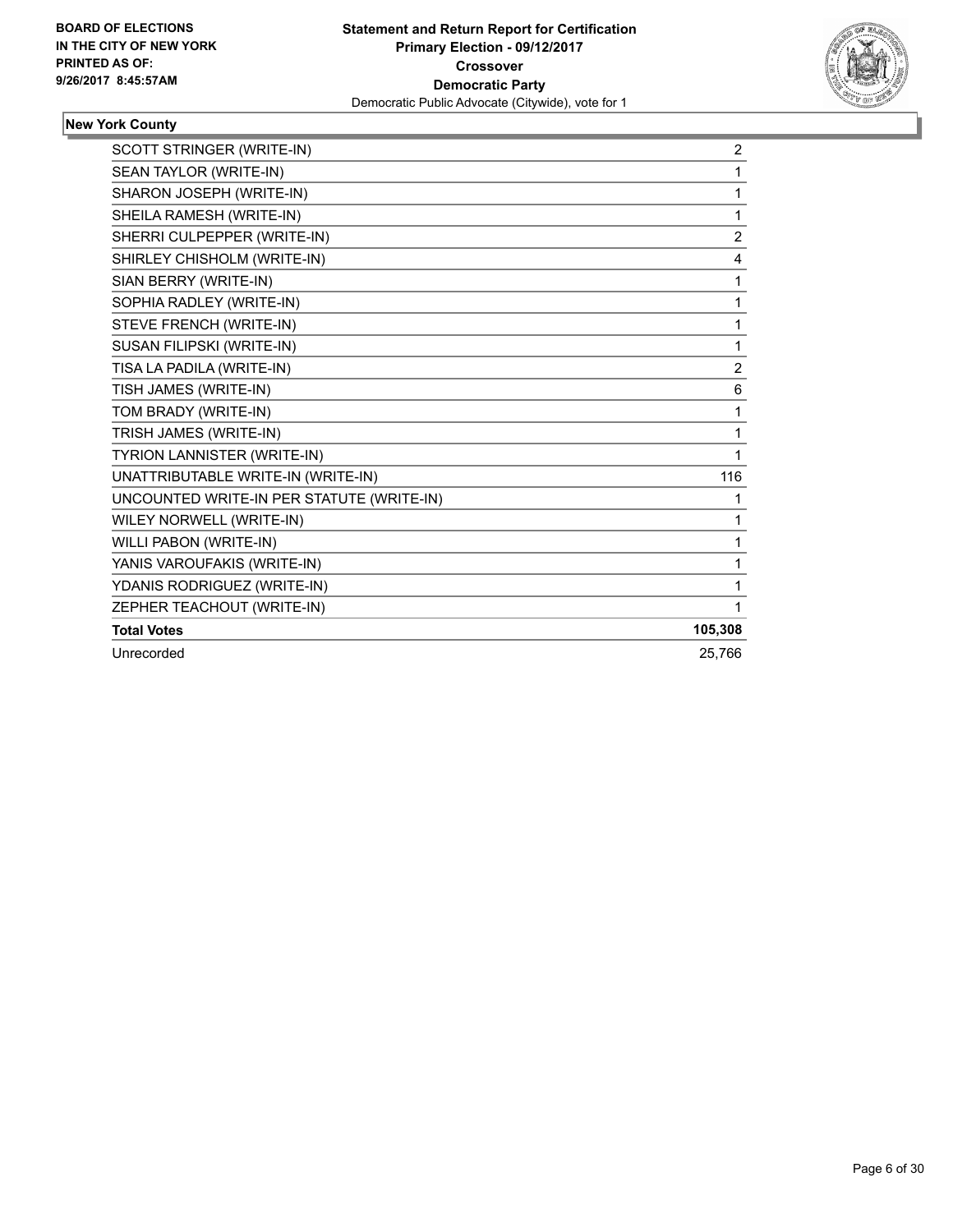

#### **Bronx County**

| PUBLIC COUNTER                                           | 68,026         |
|----------------------------------------------------------|----------------|
| MANUALLY COUNTED EMERGENCY                               | 46             |
| <b>ABSENTEE / MILITARY</b>                               | 2,482          |
| AFFIDAVIT                                                | 530            |
| <b>Total Ballots</b>                                     | 71,084         |
| Less - Inapplicable Federal/Special Presidential Ballots | 0              |
| <b>Total Applicable Ballots</b>                          | 71,084         |
| <b>DAVID EISENBACH</b>                                   | 14,869         |
| <b>LETITIA JAMES</b>                                     | 45,267         |
| ALBA JORDAN (WRITE-IN)                                   | 1              |
| AMANDA FARIAS (WRITE-IN)                                 | 1              |
| ANDY KING (WRITE-IN)                                     | 1              |
| ANNE GILMARTIN (WRITE-IN)                                | 1              |
| ANTHONY WEINER (WRITE-IN)                                | 1              |
| ARMAND STANLEY (WRITE-IN)                                | 1              |
| BILL DE BLASIO (WRITE-IN)                                | $\overline{c}$ |
| CARL DELGADO (WRITE-IN)                                  | 1              |
| CARL LANZANO (WRITE-IN)                                  | 1              |
| CELINE SOTO (WRITE-IN)                                   | $\mathbf 1$    |
| DIANE LIGHTBOURNE (WRITE-IN)                             | 1              |
| ED NIZZA (WRITE-IN)                                      | 1              |
| <b>GEORGE ALVAREZ (WRITE-IN)</b>                         | $\mathbf 1$    |
| IJEOMA ONYEKWERE (WRITE-IN)                              | 1              |
| ISRAEL RUIZ JR. (WRITE-IN)                               | 1              |
| JAMES LANE (WRITE-IN)                                    | $\overline{2}$ |
| JAZZ HOOKS (WRITE-IN)                                    | 1              |
| JONATHAN MURAD (WRITE-IN)                                | 1              |
| JORGE VASQUEZ (WRITE-IN)                                 | 1              |
| JOSE SERRANO (WRITE-IN)                                  | 1              |
| JUAN MARIA (WRITE-IN)                                    | 1              |
| KHARI DAWKINS (WRITE-IN)                                 | 1              |
| LAYNIEE DEL ROSARIO (WRITE-IN)                           | 1              |
| LESLIE A HARRIS (WRITE-IN)                               | 1              |
| MARK GJONAJ (WRITE-IN)                                   | 1              |
| MELVIN BURGOS (WRITE-IN)                                 | 1              |
| MICHAEL BELTZER (WRITE-IN)                               | 1              |
| NANCY ALVAREZ (WRITE-IN)                                 | 1              |
| NICOLE MALLIOTAKIS (WRITE-IN)                            | 1              |
| ORLANDO RIVERA (WRITE-IN)                                | 1              |
| PAULINE FIGUEROA (WRITE-IN)                              | 1              |
| PORFIRIO FERNANDEZ (WRITE-IN)                            | 1              |
| RAFAEL MARTINEZ (WRITE-IN)                               | 1              |
| RAFAEL SALAMANCA JR (WRITE-IN)                           | 1              |
| RANDY ABREU (WRITE-IN)                                   | 3              |
| REV RUBEN DIAZ SR (WRITE-IN)                             | 1              |
| RITCHIE TORRES (WRITE-IN)                                | 1              |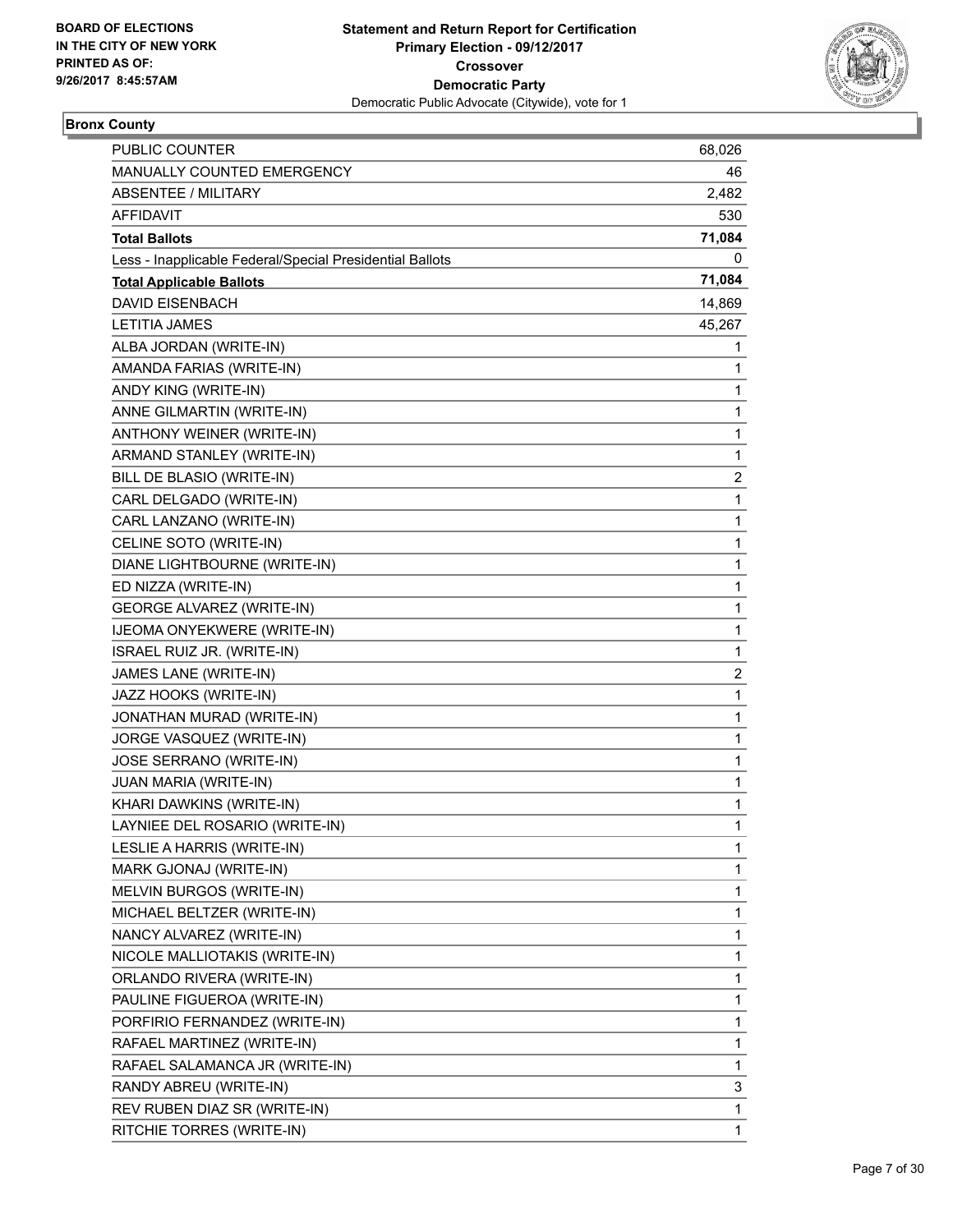

#### **Bronx County**

| ROBERT J. RODRIGUEZ (WRITE-IN)     |        |
|------------------------------------|--------|
| <b>ROBERT MORRIS (WRITE-IN)</b>    |        |
| ROBERT RODRIGUEZ (WRITE-IN)        | 4      |
| ROCKY DE LA FUENTE (WRITE-IN)      |        |
| RUSSELL RODRIGUEZ (WRITE-IN)       |        |
| STEVEN G. SCHWARZ (WRITE-IN)       | 2      |
| STEVEN WEVILLE (WRITE-IN)          |        |
| UNATTRIBUTABLE WRITE-IN (WRITE-IN) | 107    |
| UZAIR ALVI (WRITE-IN)              |        |
| WILLIE COLON (WRITE-IN)            |        |
| <b>Total Votes</b>                 | 60,297 |
| Unrecorded                         | 10.787 |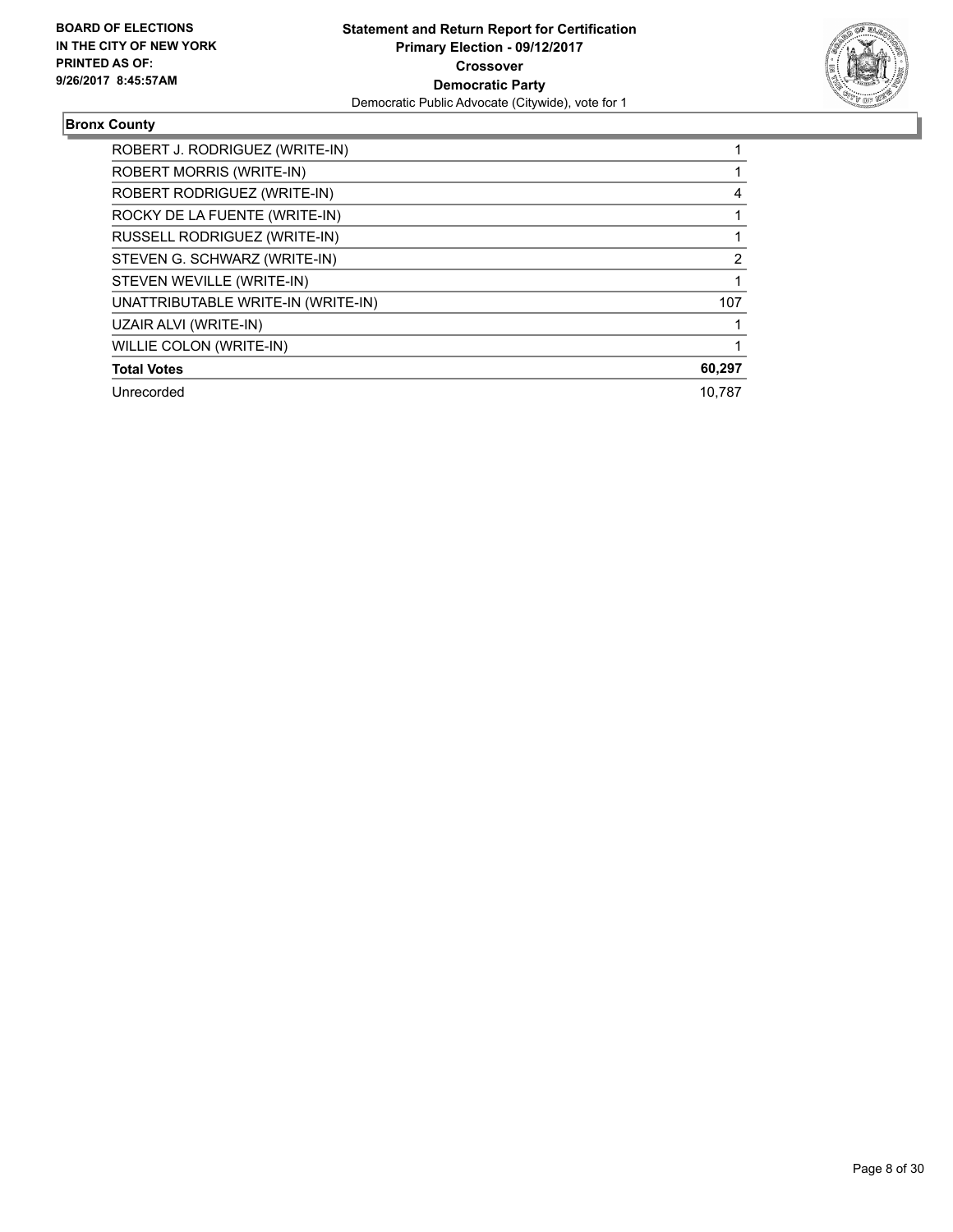

| <b>PUBLIC COUNTER</b>                                    | 161,387                 |
|----------------------------------------------------------|-------------------------|
| MANUALLY COUNTED EMERGENCY                               | 19                      |
| <b>ABSENTEE / MILITARY</b>                               | 3,678                   |
| AFFIDAVIT                                                | 1,297                   |
| <b>Total Ballots</b>                                     | 166,381                 |
| Less - Inapplicable Federal/Special Presidential Ballots | 0                       |
| <b>Total Applicable Ballots</b>                          | 166,381                 |
| <b>DAVID EISENBACH</b>                                   | 21,908                  |
| <b>LETITIA JAMES</b>                                     | 110,114                 |
| AL SHARPTON (WRITE-IN)                                   | 1                       |
| ALEX MERCED (WRITE-IN)                                   | 1                       |
| ALICE JACKSON (WRITE-IN)                                 | 1                       |
| ALTON YEE (WRITE-IN)                                     | 1                       |
| AMA DWIMOH (WRITE-IN)                                    | 1                       |
| AMEYA LELE (WRITE-IN)                                    | 1                       |
| ANDREW FULLER (WRITE-IN)                                 | 1                       |
| ANTHONY CACCAMO (WRITE-IN)                               | 1                       |
| ANTONIETTA FUCCIO (WRITE-IN)                             | 1                       |
| ANTONIO REYNOSO (WRITE-IN)                               | $\overline{\mathbf{c}}$ |
| ARNAR SHAH (WRITE-IN)                                    | 1                       |
| BARRETT ZACHARY (WRITE-IN)                               | 1                       |
| BEN BENNET (WRITE-IN)                                    | 1                       |
| BENJAMIN SCHONBACK (WRITE-IN)                            | 1                       |
| BEN-SIYON YERUSNALAYIM (WRITE-IN)                        | 1                       |
| BERNIE SANDERS (WRITE-IN)                                | $\overline{\mathbf{c}}$ |
| BILL DE BLASIO (WRITE-IN)                                | 7                       |
| BILL RUSSELL (WRITE-IN)                                  | 1                       |
| <b>BO DIETAL (WRITE-IN)</b>                              | 1                       |
| <b>BO DIETL (WRITE-IN)</b>                               | 6                       |
| BRAIN LEHER (WRITE-IN)                                   | 1                       |
| BRIAN NOEL (WRITE-IN)                                    | 1                       |
| <b>BRUCE PADRON (WRITE-IN)</b>                           | 1                       |
| CEA WEAVER (WRITE-IN)                                    | 1                       |
| CELESTE HORNBACH (WRITE-IN)                              | 1                       |
| CHAIM BERGMAN (WRITE-IN)                                 | 1                       |
| CHAIM DEUTCH (WRITE-IN)                                  | 1                       |
| CHARLES BARRON (WRITE-IN)                                | 1                       |
| CHARLES RUSSELL (WRITE-IN)                               | 1                       |
| CHEIM TWERSKY (WRITE-IN)                                 | 1                       |
| CHRIS BANKS (WRITE-IN)                                   | 1                       |
| CHRIS DORRIAN (WRITE-IN)                                 | 1                       |
| CHRIS MIAO (WRITE-IN)                                    | 1                       |
| CHRIS SROW (WRITE-IN)                                    | 1                       |
| CHRISTOPHER BOREY (WRITE-IN)                             | 2                       |
| CHRISTOPHER HAMMETT (WRITE-IN)                           | 1                       |
| CHRISTOPHER MCKAY (WRITE-IN)                             | 1                       |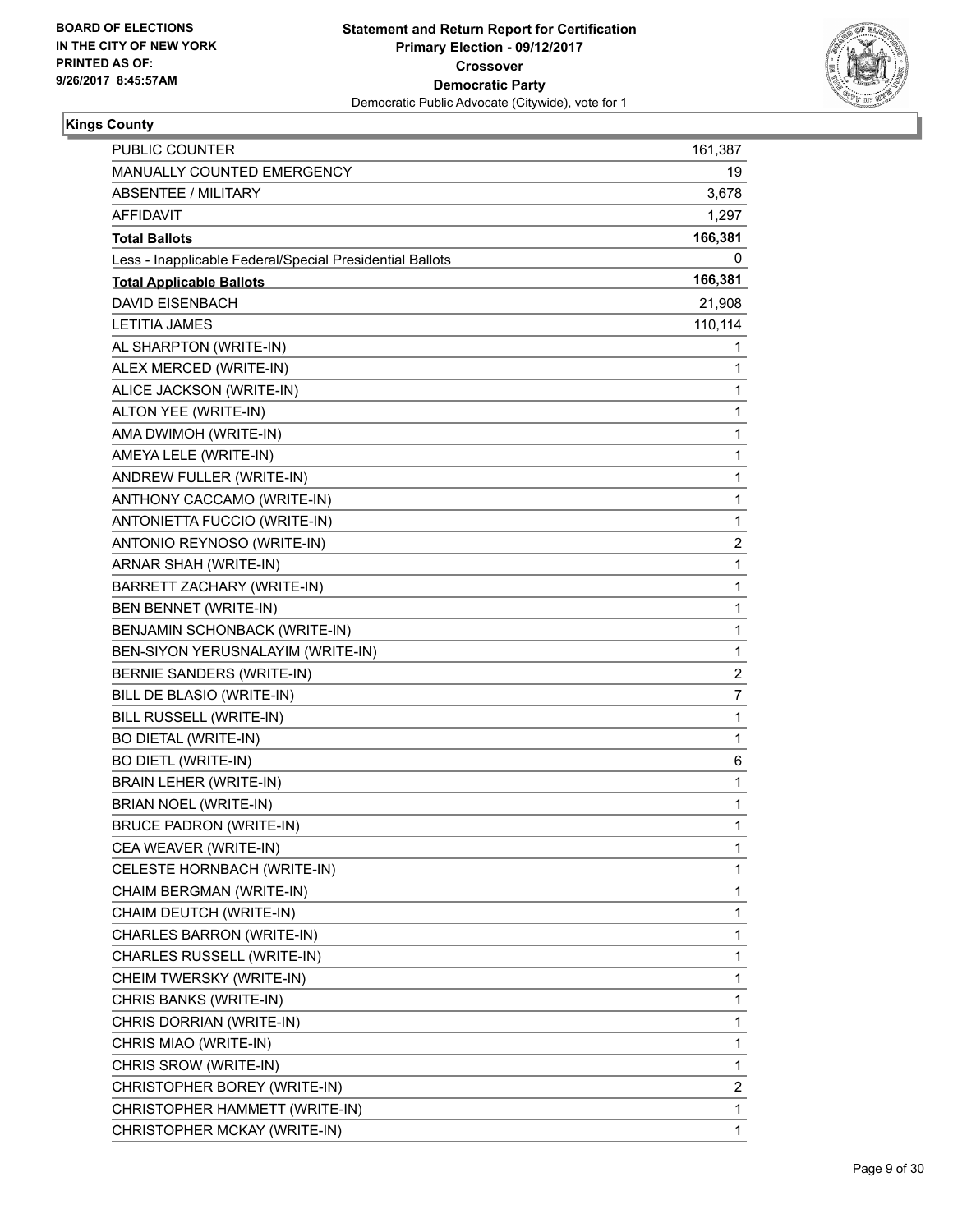

| DAN BONANNO (WRITE-IN)        | $\overline{c}$ |
|-------------------------------|----------------|
| DAN GARODNICK (WRITE-IN)      | 1              |
| DANIEL SQUADRAN (WRITE-IN)    | 1              |
| DANIELLE CASTOR (WRITE-IN)    | 1              |
| DARLENE MEALY (WRITE-IN)      | 1              |
| DAVID DUKE (WRITE-IN)         | 1              |
| DAVID O DANUENS (WRITE-IN)    | 1              |
| DAVID ROSENBERG (WRITE-IN)    | 1              |
| DAVID SHLOMO BONDY (WRITE-IN) | 1              |
| DEANNA LOGAN (WRITE-IN)       | 1              |
| DEREEIM HECKLES (WRITE-IN)    | 1              |
| DEVIN BALKIND (WRITE-IN)      | 2              |
| DIANA PRINCE (WRITE-IN)       | 1              |
| DONALD TRUMP (WRITE-IN)       | 1              |
| DONALD TRUMP, JR. (WRITE-IN)  | 2              |
| DOROSKY MORROW (WRITE-IN)     | 1              |
| DOUGIE JONES (WRITE-IN)       | 1              |
| DOV HIKIND (WRITE-IN)         | 1              |
| ED FARKHIER (WRITE-IN)        | 1              |
| EHAB ABDERLEN (WRITE-IN)      | 1              |
| ELDERT NG (WRITE-IN)          | 1              |
| ERIC ADAMS (WRITE-IN)         | 2              |
| ERIC SIMONSEN (WRITE-IN)      | 1              |
| HAKEEM JEFFERIES (WRITE-IN)   | 1              |
| HANNAH ALEXANDER (WRITE-IN)   | 1              |
| HARRY POTTER (WRITE-IN)       | 1              |
| HILLARY CLINTON (WRITE-IN)    | 3              |
| HOWARD STERN (WRITE-IN)       | 1              |
| IAN BAKERMAN (WRITE-IN)       | 1              |
| IAN D. GORSHEK (WRITE-IN)     | 1              |
| IAN DAVID GIRSHEK (WRITE-IN)  | 1              |
| IDY WEBER (WRITE-IN)          | 1              |
| <b>INEZ BARRON (WRITE-IN)</b> | 1              |
| JABARI BRISPORT (WRITE-IN)    | 1              |
| JACOB SIEGEL (WRITE-IN)       | 1              |
| JAMA L. WILLIAMS (WRITE-IN)   | 1              |
| JAMEL ROBINSON (WRITE-IN)     | 1              |
| JAMES LANE (WRITE-IN)         | 5              |
| JAMES LANG (WRITE-IN)         | 1              |
| JANETT HAVA (WRITE-IN)        | 1              |
| JARED NESBITT (WRITE-IN)      | 1              |
| JASON W FLEMING (WRITE-IN)    | 1              |
| JAVIER HIDALGO (WRITE-IN)     | 1              |
| JOEL KLEINBERGER (WRITE-IN)   | 1              |
| JOHN POWER (WRITE-IN)         | 1              |
| JONAHAN KIMMEL (WRITE-IN)     | 1              |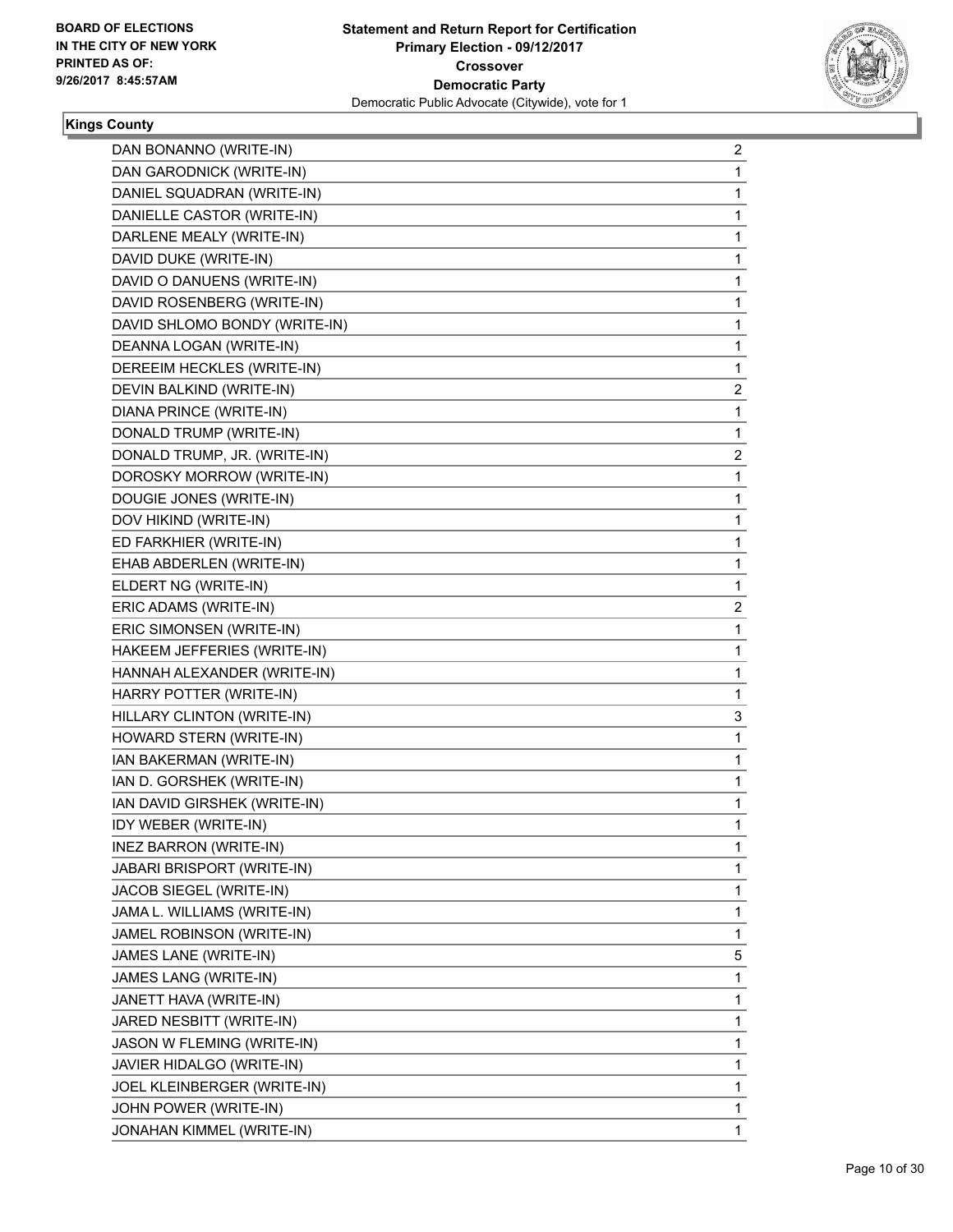

| JONATHAN KEMP (WRITE-IN)           | 1                       |
|------------------------------------|-------------------------|
| JOVAN SANTOPIETRO (WRITE-IN)       | 1                       |
| JUMAANE WILLIAMS (WRITE-IN)        | $\overline{\mathbf{c}}$ |
| JUON GOMOLER (WRITE-IN)            | 1                       |
| <b>JUSTIN CASE (WRITE-IN)</b>      | 1                       |
| KAHE TUSTEAD (WRITE-IN)            | 1                       |
| KATHY CHANGE (WRITE-IN)            | 1                       |
| KEVIN MCCALL (WRITE-IN)            | 1                       |
| KEVIN P. CARROLL (WRITE-IN)        | 1                       |
| KHADER EL YATEEM (WRITE-IN)        | 1                       |
| KRISTEN GILLBERT (WRITE-IN)        | 1                       |
| KSHAMA SAUANT (WRITE-IN)           | 1                       |
| LAURA TABATHA SHERIDEAN (WRITE-IN) | 1                       |
| LAURIE COMBO (WRITE-IN)            | 1                       |
| LEON OFMAN (WRITE-IN)              | 1                       |
| LEONAL KOX (WRITE-IN)              | 1                       |
| LESLEY STALVEY (WRITE-IN)          | 1                       |
| LINDA SARSOUR (WRITE-IN)           | 1                       |
| LINDSEY SIEBER (WRITE-IN)          | 1                       |
| LINLIN CHEIN REID (WRITE-IN)       | 2                       |
| LISA GIBBS (WRITE-IN)              | 1                       |
| LUKE SCHRAM (WRITE-IN)             | 1                       |
| MARDECHAEI DECKLBAHAUN (WRITE-IN)  | 1                       |
| MARK LEVIN (WRITE-IN)              | 1                       |
| MARLENE ZURACK (WRITE-IN)          | 1                       |
| MARTY MARKOWITZ (WRITE-IN)         | 2                       |
| MATT GLAZER (WRITE-IN)             | 1                       |
| MEIR SOLOMON DAYANI (WRITE-IN)     | 1                       |
| MELISSA MARK VIVERITO (WRITE-IN)   | 1                       |
| MERYL ARNOLD (WRITE-IN)            | 1                       |
| MICHAEL BLOOMBERG (WRITE-IN)       | 4                       |
| MICHAEL L. MARRELLA (WRITE-IN)     | 1                       |
| MICHAEL O'REILLY (WRITE-IN)        | 1                       |
| MICHELLE OBAMA (WRITE-IN)          | 1                       |
| MIKE GRUCHOWSKI (WRITE-IN)         | 1                       |
| MIKE TOLKIN (WRITE-IN)             | 1                       |
| MILLY KRAUSE (WRITE-IN)            | 1                       |
| MIREL KRAUSE (WRITE-IN)            | 1                       |
| MOOREVELL WILLIAMS (WRITE-IN)      | 1                       |
| NACHMAN HEIMFELD (WRITE-IN)        | 1                       |
| NANCY TONG (WRITE-IN)              | 2                       |
| NAOMI KLEIN (WRITE-IN)             | 1                       |
| NATHANIEL M. LEVINE (WRITE-IN)     | 1                       |
| NEUFELD, RUSSELL (WRITE-IN)        | 1                       |
| NICOLE MALLIOTAKIS (WRITE-IN)      | 2                       |
| NORMAL SIEGEL (WRITE-IN)           | 1                       |
|                                    |                         |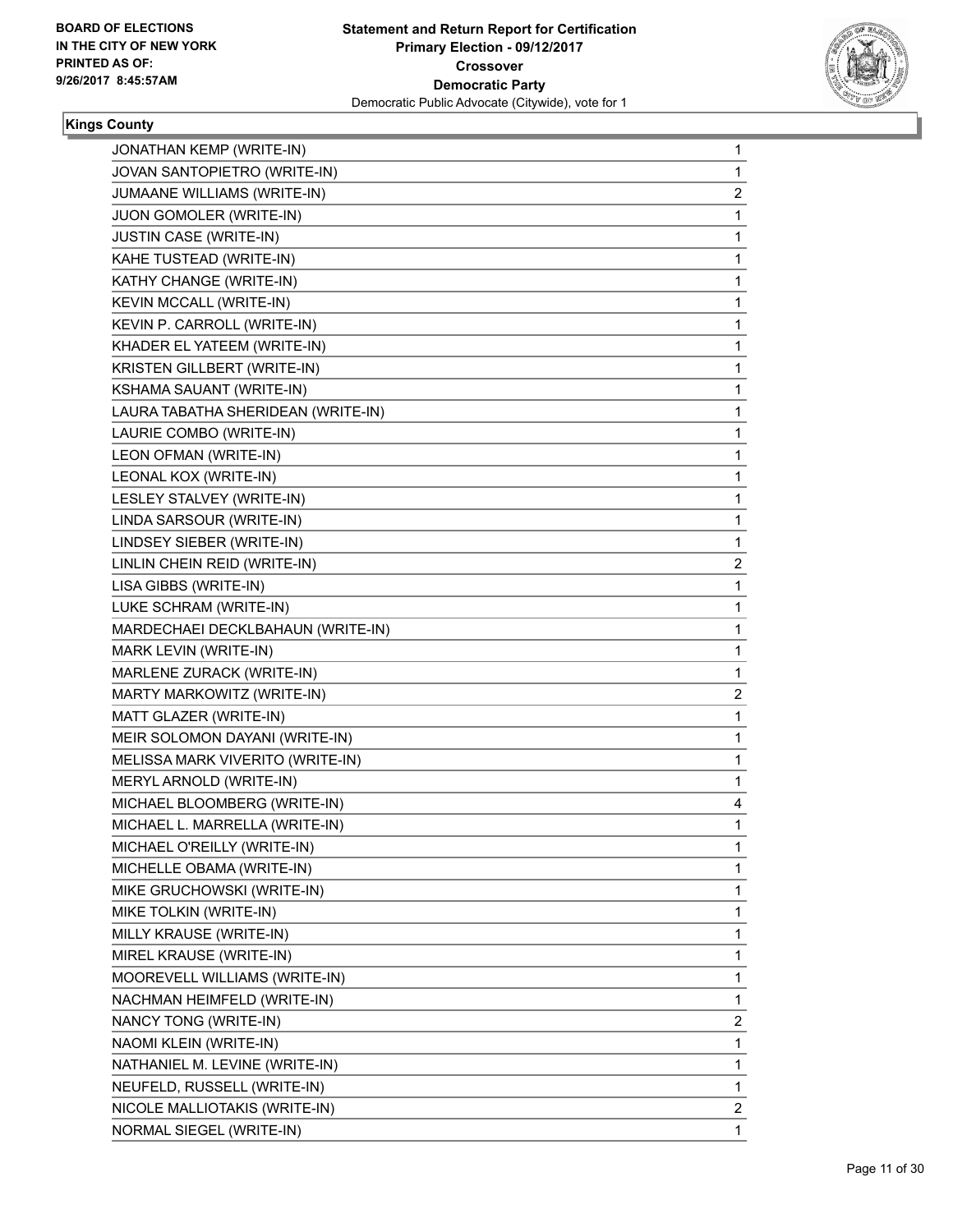

| PATRICK SELVAL (WRITE-IN)                 | 1                       |
|-------------------------------------------|-------------------------|
| PAUL G. PONTIOUS (WRITE-IN)               | 1                       |
| PAUL MOSES (WRITE-IN)                     | 1                       |
| PAUL WELLSTONE (WRITE-IN)                 | 1                       |
| RABBI MILLLER (WRITE-IN)                  | 1                       |
| RACHEL GOODMEN (WRITE-IN)                 | 1                       |
| RESHMA SAVJANI (WRITE-IN)                 | 1                       |
| RICHARD GREGORY (WRITE-IN)                | 1                       |
| RICHARD S BASHER (WRITE-IN)               | 1                       |
| ROBERT CORNEGY (WRITE-IN)                 | 1                       |
| ROGELIO EDMUND (WRITE-IN)                 | 1                       |
| RONNIE CHO (WRITE-IN)                     | 1                       |
| ROY MITCHELL (WRITE-IN)                   | 1                       |
| SANDRA MYERS (WRITE-IN)                   | 1                       |
| SCOTT JOYNER (WRITE-IN)                   | 1                       |
| SCOTT M STRINGER (WRITE-IN)               | $\overline{\mathbf{c}}$ |
| SETH ROSENBLUM (WRITE-IN)                 | 1                       |
| SHALOM IZRAILEV (WRITE-IN)                | 1                       |
| SHANTER JONES (WRITE-IN)                  | 1                       |
| STEPHEN LURIE (WRITE-IN)                  | 3                       |
| STEVEN REISER (WRITE-IN)                  | 1                       |
| TASCHA VAN AUKEN (WRITE-IN)               | 1                       |
| TIM ROBERTS (WRITE-IN)                    | 1                       |
| TOMMY TORRES (WRITE-IN)                   | $\overline{\mathbf{c}}$ |
| TROY ODENDHAL (WRITE-IN)                  | $\mathbf{1}$            |
| UNATTRIBUTABLE WRITE-IN (WRITE-IN)        | 130                     |
| UNCOUNTED WRITE-IN PER STATUTE (WRITE-IN) | 12                      |
| <b>VERMIN SUPREME (WRITE-IN)</b>          | 1                       |
| VINCENT J GENTILE (WRITE-IN)              | 1                       |
| VIVIAN KAHAN (WRITE-IN)                   | 1                       |
| WASHETTA BETHEL (WRITE-IN)                | $\overline{\mathbf{c}}$ |
| YADIRA HADLETT (WRITE-IN)                 | 1                       |
| YAGDIL TORAH (WRITE-IN)                   | 1                       |
| YASMIN MOSTOLY (WRITE-IN)                 | 1                       |
| YEHUDA GRUEN (WRITE-IN)                   | 1                       |
| <b>Total Votes</b>                        | 132,363                 |
| Unrecorded                                | 34,018                  |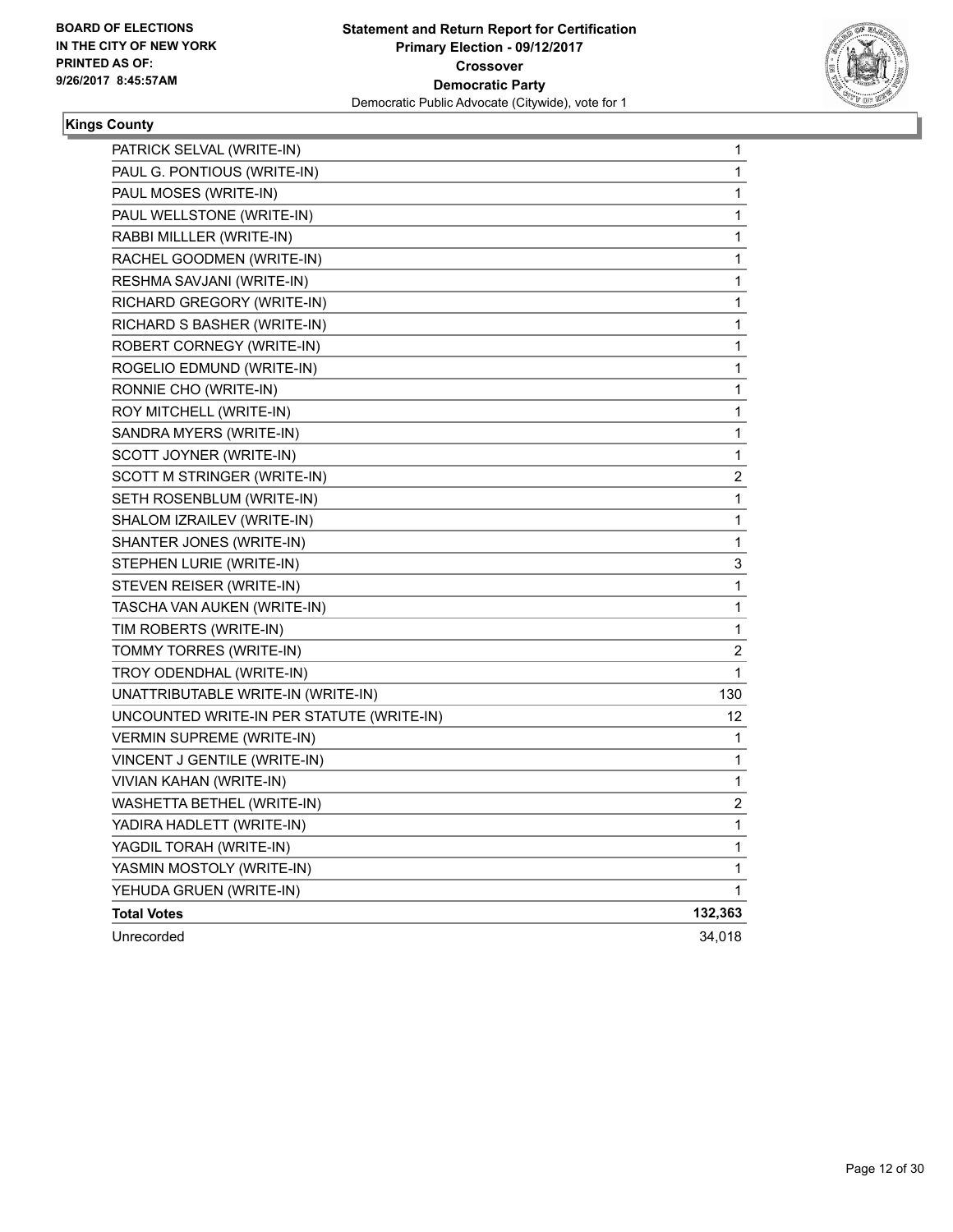

| <b>PUBLIC COUNTER</b>                                    | 92,601         |
|----------------------------------------------------------|----------------|
| MANUALLY COUNTED EMERGENCY                               | 7              |
| <b>ABSENTEE / MILITARY</b>                               | 3,749          |
| AFFIDAVIT                                                | 557            |
| <b>Total Ballots</b>                                     | 96,914         |
| Less - Inapplicable Federal/Special Presidential Ballots | 0              |
| <b>Total Applicable Ballots</b>                          | 96,914         |
| <b>DAVID EISENBACH</b>                                   | 23,227         |
| <b>LETITIA JAMES</b>                                     | 58,800         |
| ADRIENNE ADAMS (WRITE-IN)                                | 2              |
| AHMED RIAZ (WRITE-IN)                                    | 1              |
| ALAN COHEN (WRITE-IN)                                    | 1              |
| ALBERT ANDERS SR. (WRITE-IN)                             | 1              |
| ALICIA HEINMAN (WRITE-IN)                                | 1              |
| ALKEIA R. BARNES (WRITE-IN)                              | 1              |
| ALLAN JENNINGS (WRITE-IN)                                | 1              |
| ALVARU JAVIER MARGADES (WRITE-IN)                        | 1              |
| ANDREW BURTLESS (WRITE-IN)                               | 1              |
| ANDREW CUOMO (WRITE-IN)                                  | 1              |
| ANDREW DEMASTERS (WRITE-IN)                              | 1              |
| ANGELA BATTAGLIA (WRITE-IN)                              | 1              |
| ANTHONY RIVERS (WRITE-IN)                                | 4              |
| BERNIE OROL (WRITE-IN)                                   | 1              |
| BERNIE SANDERS (WRITE-IN)                                | 2              |
| BILL DE BLASIO (WRITE-IN)                                | 6              |
| <b>BO DIETI (WRITE-IN)</b>                               | 1              |
| <b>BO DIETL (WRITE-IN)</b>                               | 6              |
| BRIAN JAMES CRAWFORD (WRITE-IN)                          | 1              |
| BRIAN KASZUBA (WRITE-IN)                                 | 1              |
| <b>BRUCE JACOBS (WRITE-IN)</b>                           | 1              |
| <b>BRUCE WAYNE (WRITE-IN)</b>                            | $\overline{c}$ |
| BRYAN ARMSTEAD (WRITE-IN)                                | 1              |
| CHARLES BARRON (WRITE-IN)                                | 1              |
| CHRISTINE QUINN (WRITE-IN)                               | 3              |
| CHRISTOPHER PURCELL (WRITE-IN)                           | 1              |
| DANEEK MILLER (WRITE-IN)                                 | 1              |
| DANIEL CHOPRA (WRITE-IN)                                 | 1              |
| DANIEL LOLLO (WRITE-IN)                                  | 1              |
| DANIEL SQUADRON (WRITE-IN)                               | 2              |
| DAVID DRANAUTH SHIWRATAIY (WRITE-IN)                     | 1              |
| DAVID PATTERSON (WRITE-IN)                               | 1              |
| DAVID RAMALES (WRITE-IN)                                 | 1              |
| DAVID ROSASCO (WRITE-IN)                                 | 2              |
| DAVID ROTHSTEIN (WRITE-IN)                               | 1              |
| DENNIS CAPPELLO (WRITE-IN)                               | 1              |
| DEREK HAMILTON (WRITE-IN)                                | 1              |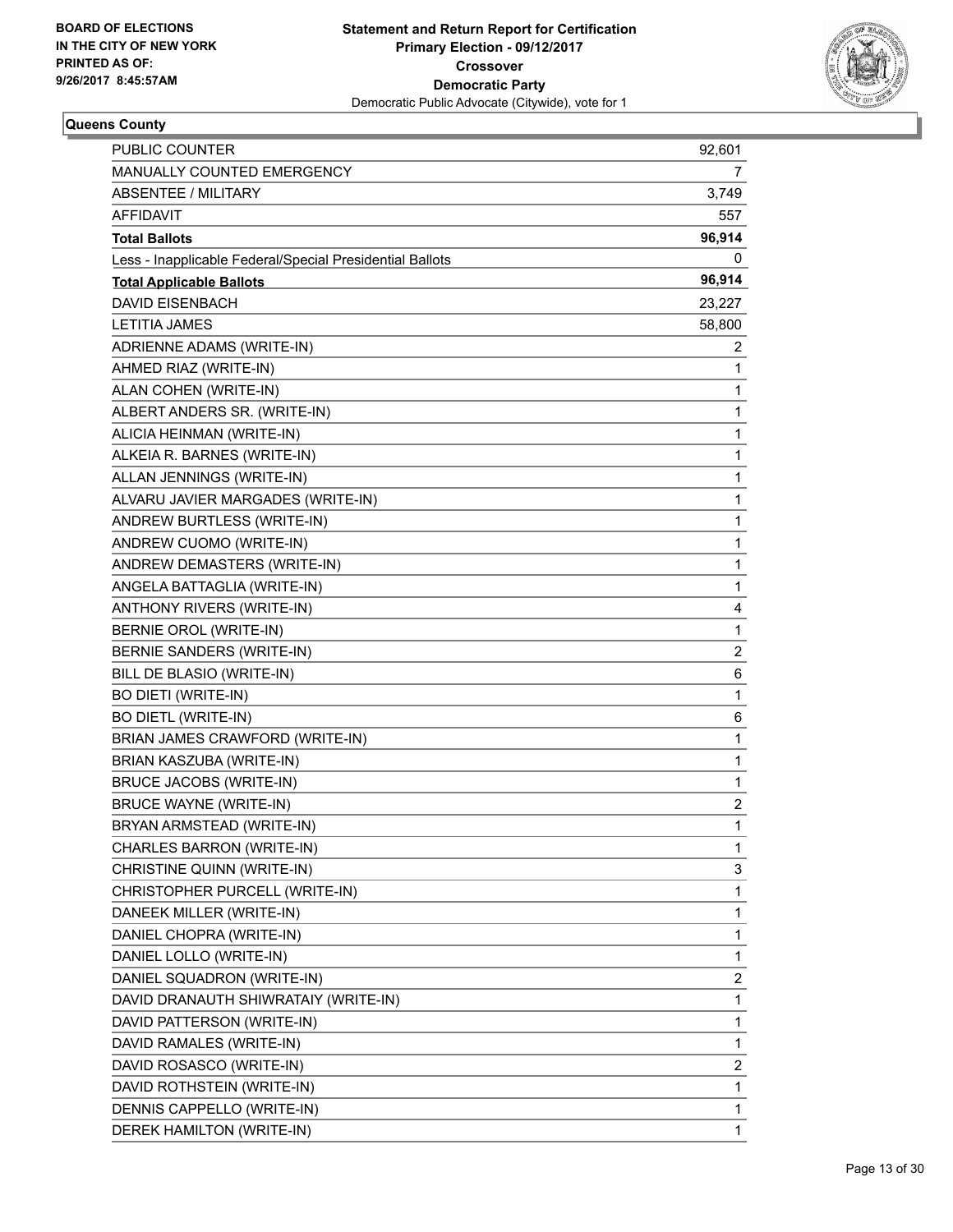

|                                  | 1  |
|----------------------------------|----|
| DERICK HAMILTON (WRITE-IN)       | 1  |
| DONALD J. RICKLES (WRITE-IN)     | 1  |
| DWAYNE JOHNSON (WRITE-IN)        | 1  |
| ED GONZALEZ (WRITE-IN)           | 1  |
| EDMOND PERLMAN (WRITE-IN)        | 1  |
| ELIZABETH CROWLEY (WRITE-IN)     | 3  |
| EMMA GOLDMAN (WRITE-IN)          | 1  |
| ERIC ADAMS (WRITE-IN)            | 1  |
| EUGENE RHEE (WRITE-IN)           | 1  |
| EVA MOSOWITZ (WRITE-IN)          | 1  |
| EVERLY BROWN (WRITE-IN)          | 1  |
| FELIPE PINEDA (WRITE-IN)         | 1  |
| FRANCISCO MOYA (WRITE-IN)        | 18 |
| FRIACISCO MOYA (WRITE-IN)        | 1  |
| FRIELA CABREJA (WRITE-IN)        | 1  |
| <b>GEM JEWSBURY (WRITE-IN)</b>   | 1  |
| GREGORY LACHAGA (WRITE-IN)       | 1  |
| HAROLD M SHULTZ (WRITE-IN)       | 1  |
| HILLARY CLINTON (WRITE-IN)       | 3  |
| HIRAM MONSERRATE (WRITE-IN)      | 15 |
| HIRAM MOOLERRST (WRITE-IN)       | 1  |
| <b>IMDAP KHAN (WRITE-IN)</b>     | 2  |
| IRA RUDIN (WRITE-IN)             | 1  |
|                                  |    |
| IVAN MONSERRATE (WRITE-IN)       | 2  |
| J.C. POLANCO (WRITE-IN)          | 1  |
| JED REINER (WRITE-IN)            | 2  |
| JENNIFER L. WRIGHT (WRITE-IN)    | 1  |
| JENNIFER MARIA MURPHY (WRITE-IN) | 1  |
| JILLIAN KAUFMAN (WRITE-IN)       | 1  |
| JIMMY MCMILLEN (WRITE-IN)        | 1  |
| JIMMY VAN BRAMER (WRITE-IN)      | 2  |
| JOAN M. OVERTON (WRITE-IN)       | 1  |
| JOE BORELLI (WRITE-IN)           | 1  |
| JOE LOHTA (WRITE-IN)             | 1  |
| JOSE PERALTA (WRITE-IN)          | 1  |
| JOSHUA PALAGANAS (WRITE-IN)      | 1  |
| JOYCE BROWN (WRITE-IN)           | 1  |
| JUAN CARLOS POLANCO (WRITE-IN)   | 1  |
| KASY MOON (WRITE-IN)             | 1  |
| KELLY J. WILLIAMS (WRITE-IN)     | 1  |
| KENNETH CHU (WRITE-IN)           | 1  |
| LESLIE A. UTLEY (WRITE-IN)       | 1  |
| LUZ THALASSINOS (WRITE-IN)       | 2  |
| LYFAYEAY JAMES (WRITE-IN)        | 1  |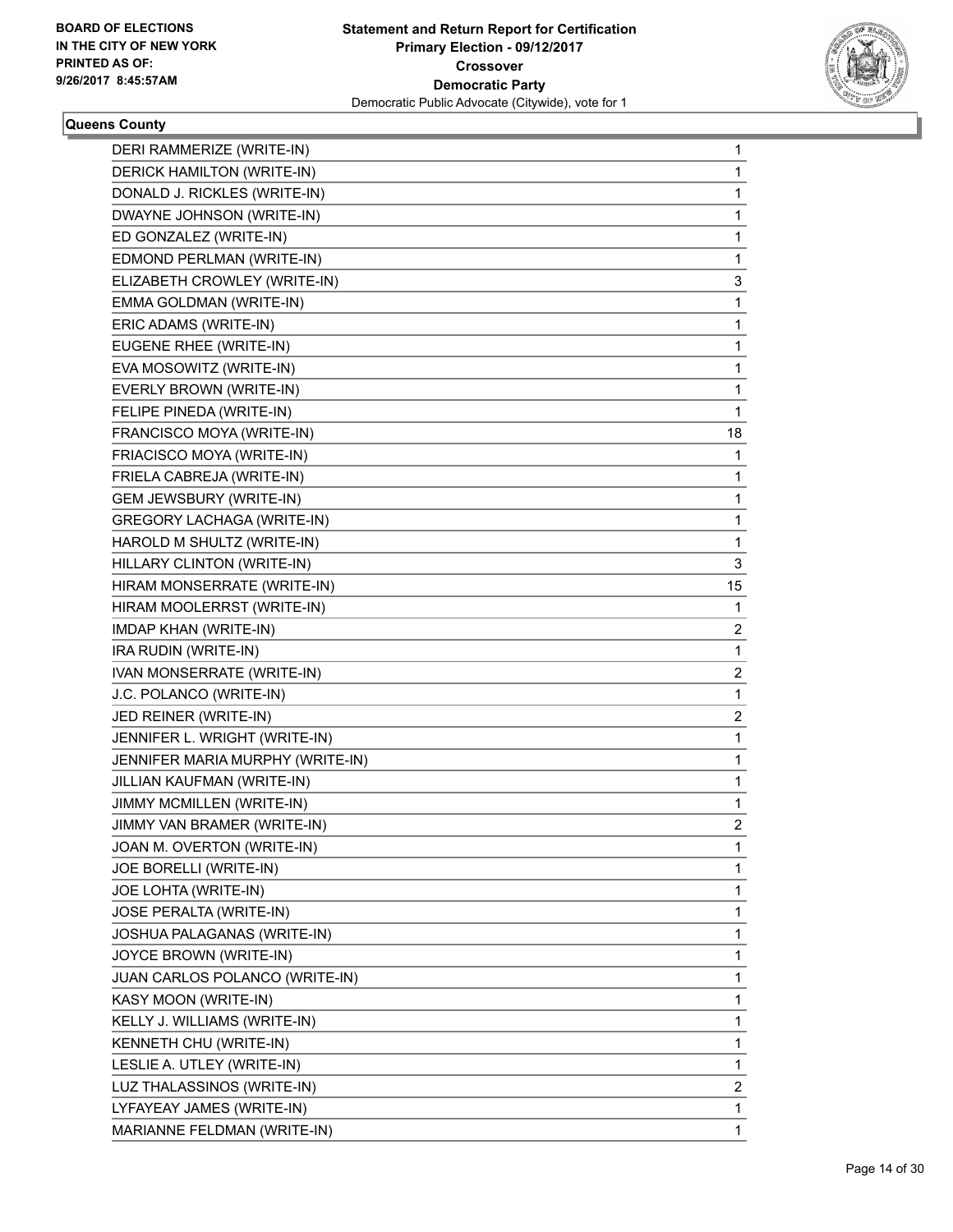

| MARK BIBLIS (WRITE-IN)                    | 1   |
|-------------------------------------------|-----|
| MAUREEN ROBINSON (WRITE-IN)               | 1   |
| MAURICE PINZON (WRITE-IN)                 | 1   |
| MELINDA KATZ (WRITE-IN)                   | 1   |
| MICHAEL R. BLOOMBERG (WRITE-IN)           | 1   |
| MIKE MILLER (WRITE-IN)                    | 1   |
| MITCHEL D. COHEN (WRITE-IN)               | 1   |
| MOHAMMAD T. RAHMAN (WRITE-IN)             | 2   |
| NECHAMA PEIKES (WRITE-IN)                 | 1   |
| NECHANA PEIKES (WRITE-IN)                 | 1   |
| NEESER BANNA (WRITE-IN)                   | 1   |
| NELSON HERNANDEZ (WRITE-IN)               | 1   |
| NICOLE MALLIOTAKIS (WRITE-IN)             | 7   |
| NILY ROZIC (WRITE-IN)                     | 2   |
| PAUL LO BRUTTO (WRITE-IN)                 | 1   |
| PAUL VALLONE (WRITE-IN)                   | 1   |
| PETER BAELISH (WRITE-IN)                  | 1   |
| PETER KOO (WRITE-IN)                      | 6   |
| PHYLLIS PRINCE (WRITE-IN)                 | 1   |
| RACHEL L.HONIG (WRITE-IN)                 | 1   |
| RANDI FLEIRMAN (WRITE-IN)                 | 1   |
| REBECCA CHEW (WRITE-IN)                   | 1   |
| RICHARD DAVID (WRITE-IN)                  | 8   |
| RICHARD ROMA (WRITE-IN)                   | 1   |
| RICHARD S. BASHINA (WRITE-IN)             | 1   |
| ROBERT (BOB) MARCHETTA (WRITE-IN)         | 1   |
| ROCKY DE LA FORTE (WRITE-IN)              | 1   |
| RUDOLPH E. GREED, JR. (WRITE-IN)          | 1   |
| RUDOLPH GUILLIANI (WRITE-IN)              | 1   |
| RUIZ VOIT (WRITE-IN)                      | 1   |
| SAMUEL SCHATZ (WRITE-IN)                  | 1   |
| SEULGI KANG (WRITE-IN)                    | 1   |
| SUSAN BERGER KROCHAK (WRITE-IN)           | 1   |
| SUSAN LEE (WRITE-IN)                      | 1   |
| TI RAHMAN (WRITE-IN)                      | 1   |
| TISCH JAMES (WRITE-IN)                    | 1   |
| TONY AVELLA (WRITE-IN)                    | 1   |
| TYLER OCON (WRITE-IN)                     | 1   |
| UNATTRIBUTABLE WRITE-IN (WRITE-IN)        | 168 |
| UNCOUNTED WRITE-IN PER STATUTE (WRITE-IN) | 6   |
| VICENTE FOX (WRITE-IN)                    | 1   |
| VINCENT VAUGHN III (WRITE-IN)             | 1   |
| WANDA TORRES (WRITE-IN)                   | 2   |
| WARREN HU (WRITE-IN)                      | 1   |
| WILLIAM CARRININ (WRITE-IN)               | 1   |
| WILLIAM DYER HALPERN (WRITE-IN)           | 2   |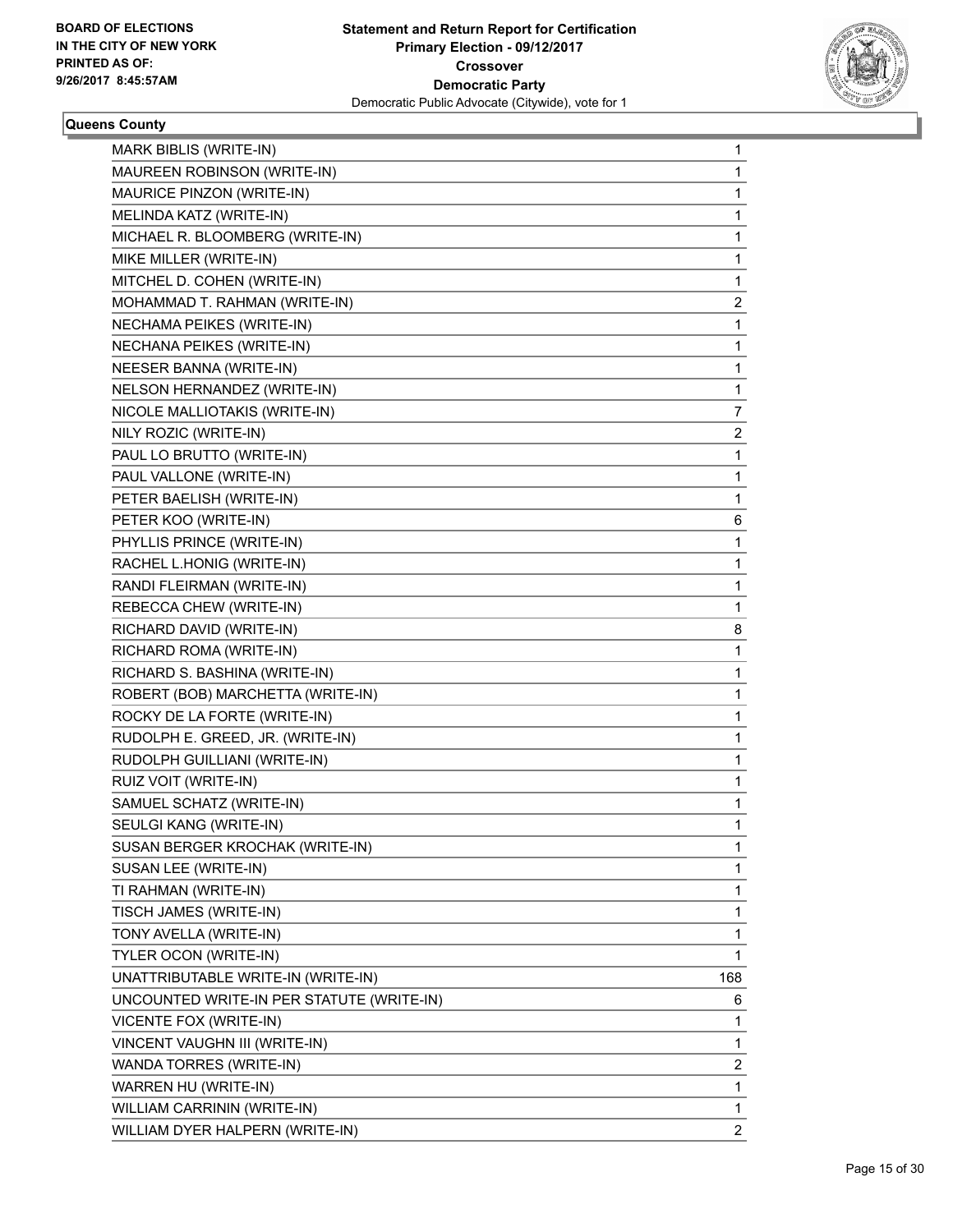

| Unrecorded                      | 14.501 |
|---------------------------------|--------|
| <b>Total Votes</b>              | 82.413 |
| ZACHARY HOWNER (WRITE-IN)       |        |
| WILLIAM S CLINTON (WRITE-IN)    |        |
| WILLIAM OMOWATE CLAY (WRITE-IN) |        |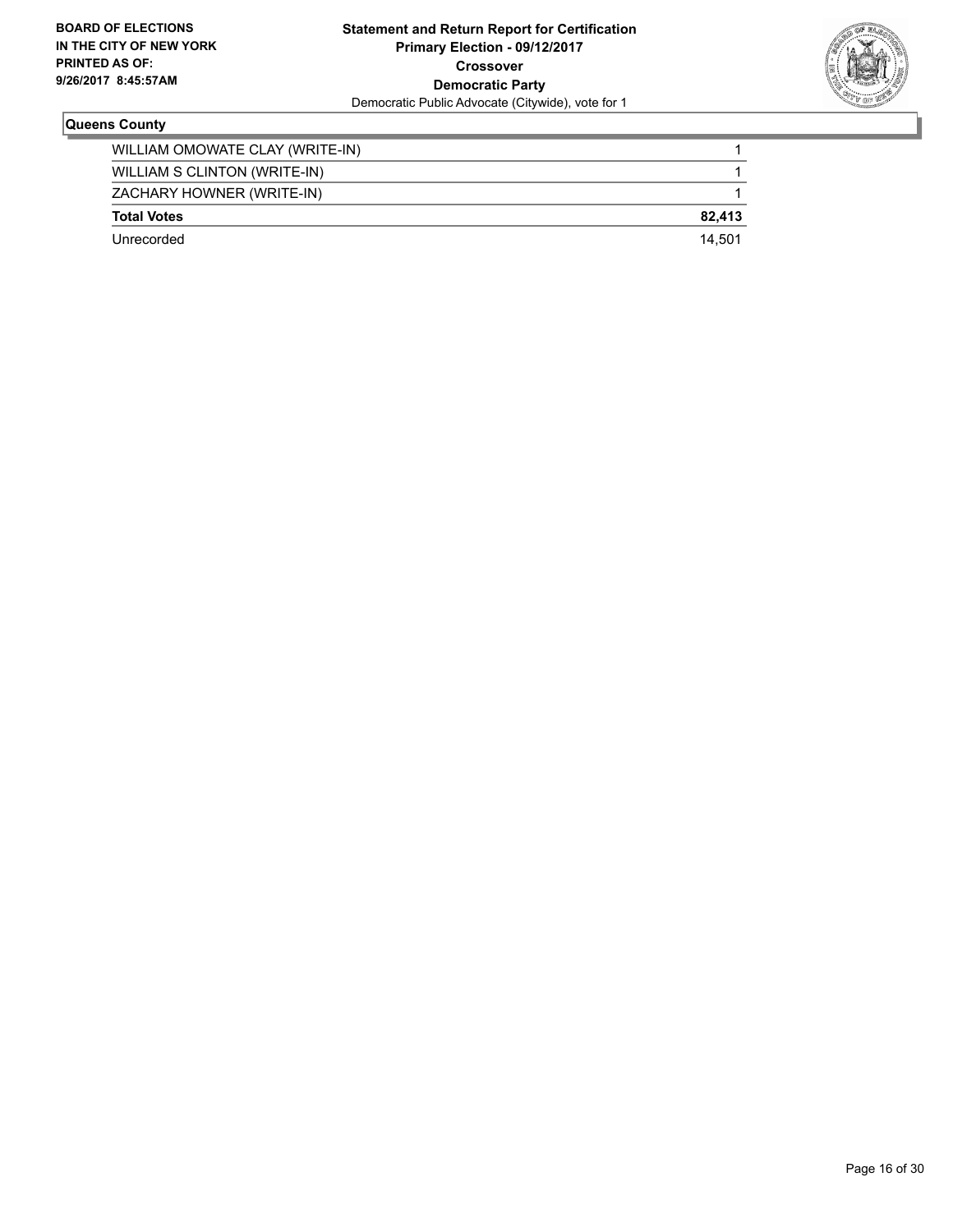

#### **Richmond County**

| PUBLIC COUNTER                                           | 13,924         |
|----------------------------------------------------------|----------------|
| MANUALLY COUNTED EMERGENCY                               | 0              |
| <b>ABSENTEE / MILITARY</b>                               | 1,141          |
| AFFIDAVIT                                                | 51             |
| <b>Total Ballots</b>                                     | 15,116         |
| Less - Inapplicable Federal/Special Presidential Ballots | 0              |
| <b>Total Applicable Ballots</b>                          | 15,116         |
| <b>DAVID EISENBACH</b>                                   | 4,431          |
| <b>LETITIA JAMES</b>                                     | 8,987          |
| ADRIAN VARGAS (WRITE-IN)                                 | 1              |
| CINDY QUINN (WRITE-IN)                                   | 1              |
| CLAUS VON STAUFFENBERG (WRITE-IN)                        | 1              |
| DANE FORGIONE (WRITE-IN)                                 | 1              |
| DAVE LEISN (WRITE-IN)                                    | 1              |
| DEBORAH L. ROSE (WRITE-IN)                               | $\overline{7}$ |
| DOMENIC RECCHIA (WRITE-IN)                               | 1              |
| ED MCCABE (WRITE-IN)                                     | 1              |
| JAMES LANE (WRITE-IN)                                    | 1              |
| JOESPH BORELLI (WRITE-IN)                                | 1              |
| JOHN GULINO (WRITE-IN)                                   | 1              |
| JUAN CARLOS POLANCO (WRITE-IN)                           | 2              |
| JULIE MOODY LEWIS (WRITE-IN)                             | 1              |
| KAMILLAH HANKS (WRITE-IN)                                | 1              |
| KHADIR ELYATEEM (WRITE-IN)                               | 1              |
| KILLIAN CLIFFORD (WRITE-IN)                              | 1              |
| MARY RUBINO (WRITE-IN)                                   | 1              |
| MICHAEL CUSICK (WRITE-IN)                                | 1              |
| MICHAEL R. BLOOMBERG (WRITE-IN)                          | 1              |
| NICOLE MALLIOTAKIS (WRITE-IN)                            | 11             |
| PETE DZIUK (WRITE-IN)                                    | 1              |
| PETER COLEMAN (WRITE-IN)                                 | 1              |
| RICHARD BARRACATO (WRITE-IN)                             | $\mathbf{1}$   |
| RJ GUERCIO (WRITE-IN)                                    | 1              |
| ROBERT STOLZ (WRITE-IN)                                  | 1              |
| ROBERT WARNE, JR. (WRITE-IN)                             | $\mathbf{1}$   |
| ROSEMARY PALLADINO (WRITE-IN)                            | 1              |
| SHARTE JONES (WRITE-IN)                                  | 1              |
| THERESA ONOKUAH (WRITE-IN)                               | $\mathbf{1}$   |
| UNATTRIBUTABLE WRITE-IN (WRITE-IN)                       | 19             |
| UNCOUNTED WRITE-IN PER STATUTE (WRITE-IN)                | 4              |
| VLADAMIR PUTIN (WRITE-IN)                                | 1              |
| <b>Total Votes</b>                                       | 13,488         |
| Unrecorded                                               | 1,628          |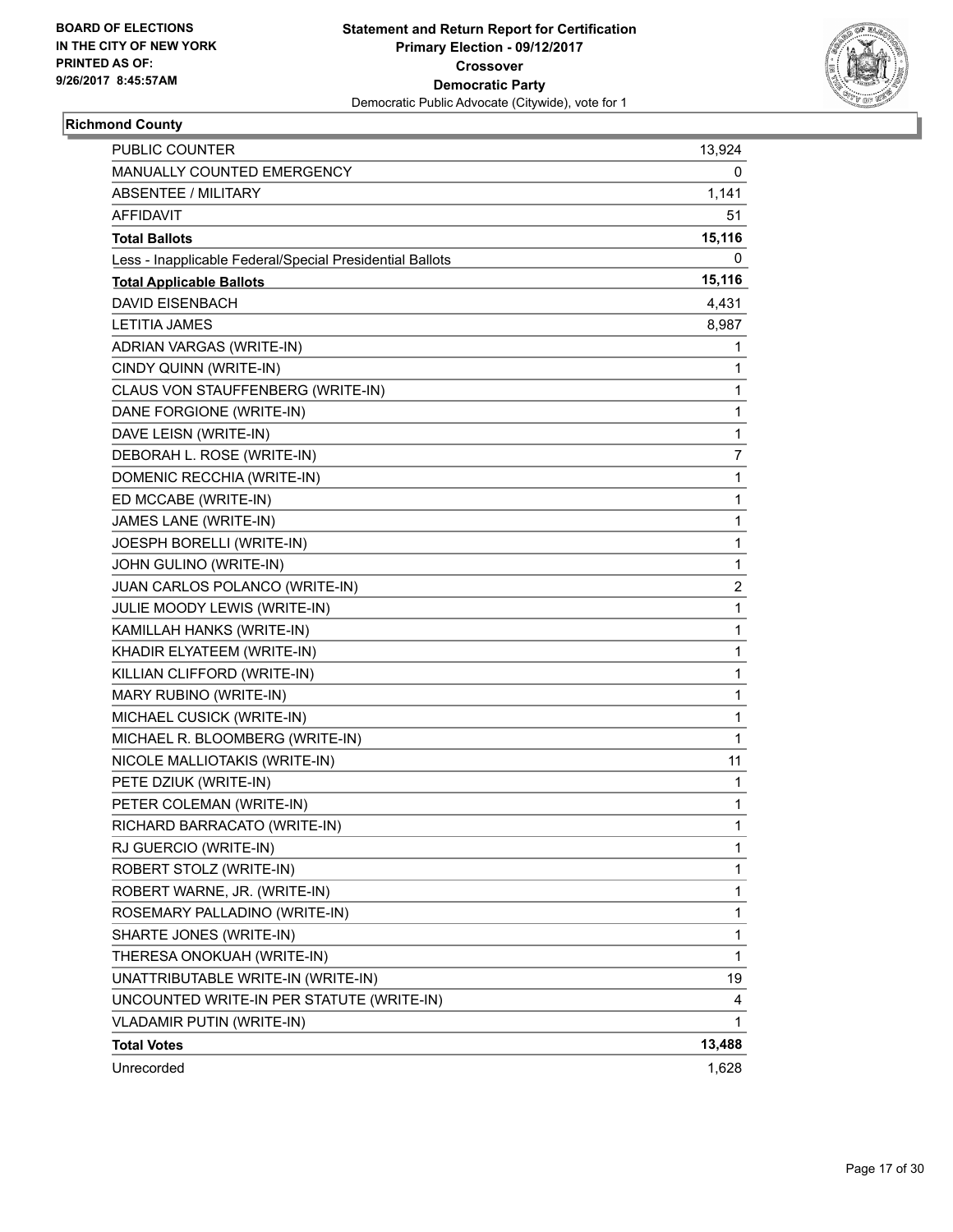

| <b>PUBLIC COUNTER</b>                                    | 462,428        |
|----------------------------------------------------------|----------------|
| MANUALLY COUNTED EMERGENCY                               | 74             |
| <b>ABSENTEE / MILITARY</b>                               | 14,757         |
| AFFIDAVIT                                                | 3,310          |
| <b>Total Ballots</b>                                     | 480,569        |
| Less - Inapplicable Federal/Special Presidential Ballots | 0              |
| <b>Total Applicable Ballots</b>                          | 480,569        |
| <b>DAVID EISENBACH</b>                                   | 92,246         |
| <b>LETITIA JAMES</b>                                     | 300,301        |
| ADRIAN VARGAS (WRITE-IN)                                 | 1              |
| ADRIENNE ADAMS (WRITE-IN)                                | 2              |
| AHMED RIAZ (WRITE-IN)                                    | 1              |
| AL SHARPTON (WRITE-IN)                                   | $\overline{2}$ |
| AL TAYLOR (WRITE-IN)                                     | 1              |
| ALAN COHEN (WRITE-IN)                                    | 1              |
| ALBA JORDAN (WRITE-IN)                                   | 1              |
| ALBERT ANDERS SR. (WRITE-IN)                             | 1              |
| ALEX CAMARDA (WRITE-IN)                                  | 1              |
| ALEX MERCED (WRITE-IN)                                   | 1              |
| ALICE CANCEL (WRITE-IN)                                  | 2              |
| ALICE JACKSON (WRITE-IN)                                 | 1              |
| ALICIA HEINMAN (WRITE-IN)                                | 1              |
| ALKEIA R. BARNES (WRITE-IN)                              | 1              |
| ALLAN JENNINGS (WRITE-IN)                                | 1              |
| ALTON MADDOX (WRITE-IN)                                  | 1              |
| ALTON YEE (WRITE-IN)                                     | 1              |
| ALVARU JAVIER MARGADES (WRITE-IN)                        | 1              |
| AMA DWIMOH (WRITE-IN)                                    | 1              |
| AMANDA FARIAS (WRITE-IN)                                 | 1              |
| AMEYA LELE (WRITE-IN)                                    | 1              |
| AMY MASTERS (WRITE-IN)                                   | 1              |
| ANDREW BURTLESS (WRITE-IN)                               | 1              |
| ANDREW CUOMO (WRITE-IN)                                  | 1              |
| ANDREW DEMASTERS (WRITE-IN)                              | 1              |
| ANDREW FULLER (WRITE-IN)                                 | 1              |
| ANDY KING (WRITE-IN)                                     | 1              |
| ANGELA BATTAGLIA (WRITE-IN)                              | 1              |
| ANNA HAYES LEVIN (WRITE-IN)                              | 1              |
| ANNE GILMARTIN (WRITE-IN)                                | 1              |
| ANNE MCGUINESS (WRITE-IN)                                | 1              |
| ANTHONY CACCAMO (WRITE-IN)                               | 1              |
| ANTHONY RIVERS (WRITE-IN)                                | 4              |
| ANTHONY WEINER (WRITE-IN)                                | 1              |
| ANTOINE C. BELL (WRITE-IN)                               | 1              |
| ANTON MIKOFSKY (WRITE-IN)                                | 2              |
| ANTONIETTA FUCCIO (WRITE-IN)                             | 1              |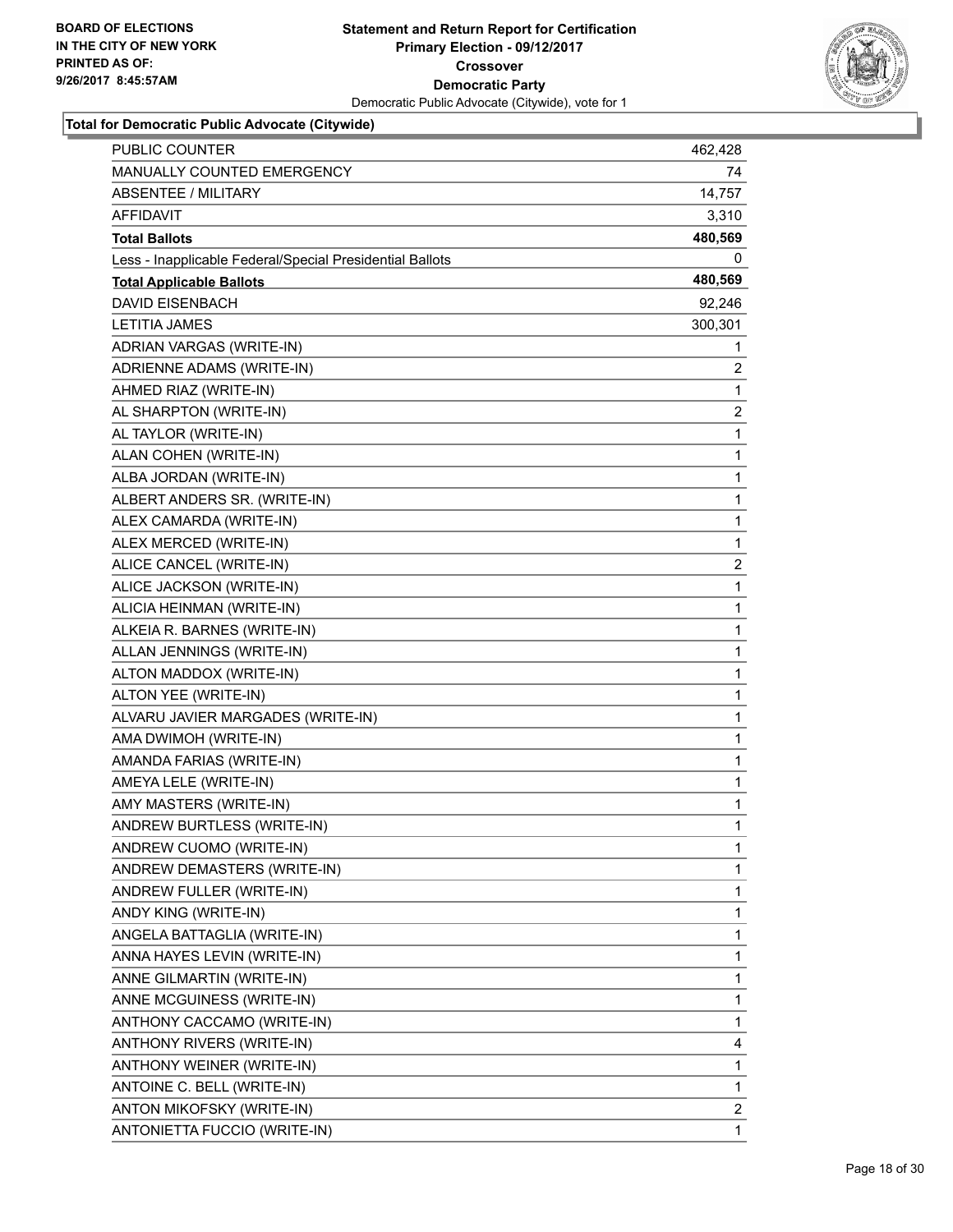

| ANTONIO REYNOSO (WRITE-IN)        | $\overline{2}$ |
|-----------------------------------|----------------|
| ARI GARIN (WRITE-IN)              | 1              |
| ARIEL RUIZ (WRITE-IN)             | 1              |
| ARMAND STANLEY (WRITE-IN)         | 1              |
| ARNAR SHAH (WRITE-IN)             | 1              |
| ARTHUR WHITMAN (WRITE-IN)         | 1              |
| BARACK OBAMA (WRITE-IN)           | 1              |
| BARRETT ZACHARY (WRITE-IN)        | 1              |
| BEATE SISSENICH (WRITE-IN)        | 1              |
| BELLA ABZUG (WRITE-IN)            | 1              |
| BEN BENNET (WRITE-IN)             | 1              |
| BEN HOMRIGHAUSEN (WRITE-IN)       | 1              |
| BENJAMIN COGAN (WRITE-IN)         | 1              |
| BENJAMIN SCHONBACK (WRITE-IN)     | 1              |
| BEN-SIYON YERUSNALAYIM (WRITE-IN) | 1              |
| BERNARD R. BLOCK (WRITE-IN)       | 1              |
| BERNIE OROL (WRITE-IN)            | 1              |
| <b>BERNIE SANDERS (WRITE-IN)</b>  | 6              |
| BETH LEBOWITZ (WRITE-IN)          | 1              |
| <b>BETRICE CHERY (WRITE-IN)</b>   | $\overline{2}$ |
| BETTY GOLDBAUM (WRITE-IN)         | 1              |
| BEVERLY GROSS (WRITE-IN)          | 1              |
| BEVERLY LEFKAWITZ (WRITE-IN)      | 1              |
| BILL CLINTON (WRITE-IN)           | 1              |
| BILL DE BLASIO (WRITE-IN)         | 17             |
| BILL DEBLASIO (WRITE-IN)          | 1              |
| BILL RUSSELL (WRITE-IN)           | 1              |
| <b>BO DIETAL (WRITE-IN)</b>       | 1              |
| <b>BO DIETI (WRITE-IN)</b>        | 1              |
| <b>BO DIETL (WRITE-IN)</b>        | 15             |
| <b>BRAIN LEHER (WRITE-IN)</b>     | 1              |
| BRIAN JAMES CRAWFORD (WRITE-IN)   | 1              |
| BRIAN KASZUBA (WRITE-IN)          | 1              |
| BRIAN KULWIN (WRITE-IN)           | 1              |
| BRIAN NOEL (WRITE-IN)             | 1              |
| BRUCE JACOBS (WRITE-IN)           | 1              |
| <b>BRUCE PADRON (WRITE-IN)</b>    | 1              |
| <b>BRUCE WAYNE (WRITE-IN)</b>     | $\overline{2}$ |
| BRYAN ARMSTEAD (WRITE-IN)         | 1              |
| CAITLIN KELMAR (WRITE-IN)         | 1              |
| CARL DELGADO (WRITE-IN)           | 1              |
| CARL FINN (WRITE-IN)              | 1              |
| CARL LANZANO (WRITE-IN)           | 1              |
| CARLINA RIVERA (WRITE-IN)         | 1              |
| CARLOS I. GONZALEZ (WRITE-IN)     | 1              |
| CAROL J. SHINE (WRITE-IN)         | 2              |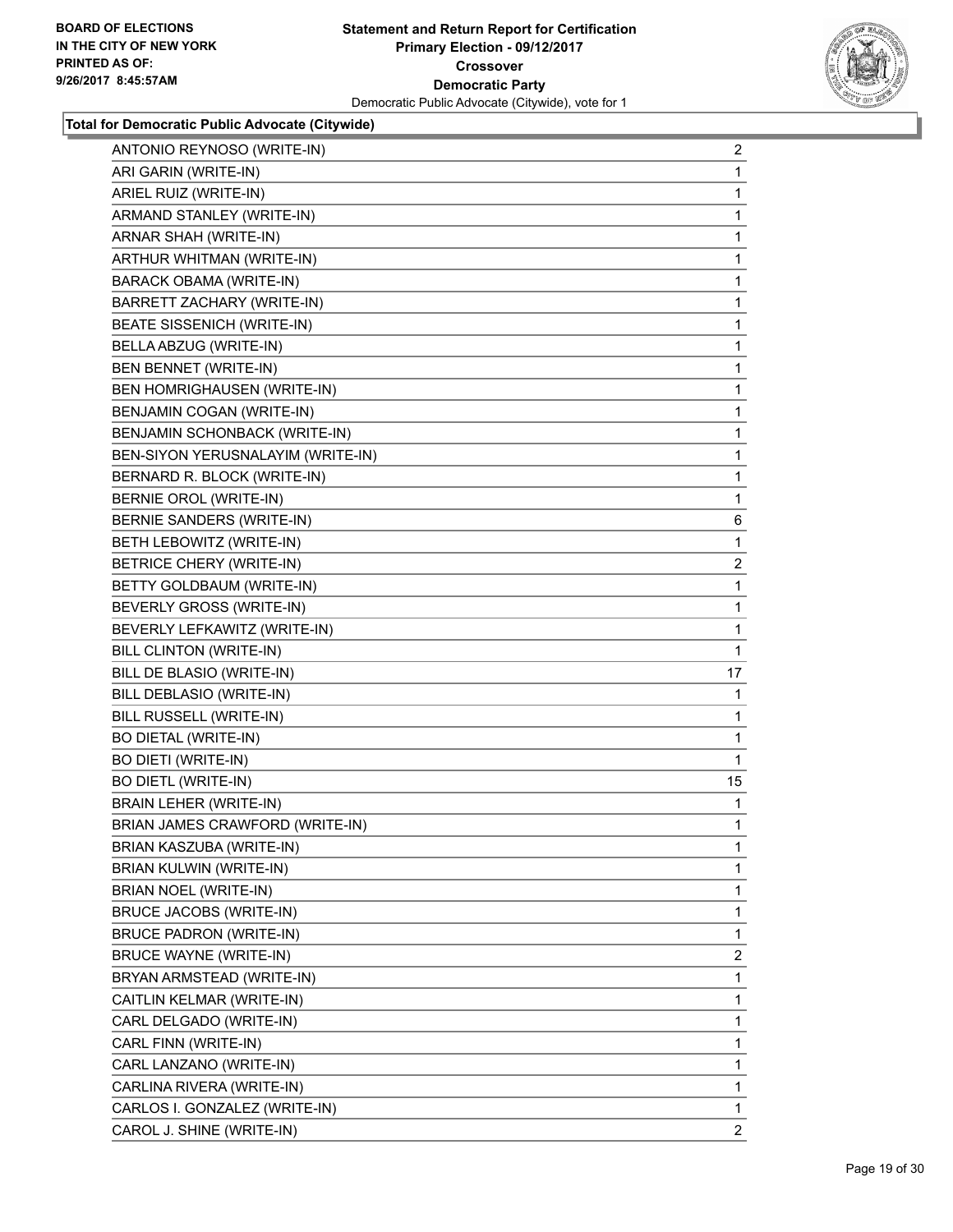

| CEA WEAVER (WRITE-IN)                | 1                       |
|--------------------------------------|-------------------------|
| CELESTE HORNBACH (WRITE-IN)          | 1                       |
| CELINE SOTO (WRITE-IN)               | 1                       |
| CHAIM BERGMAN (WRITE-IN)             | 1                       |
| CHAIM DEUTCH (WRITE-IN)              | 1                       |
| CHARLES BARRON (WRITE-IN)            | 2                       |
| CHARLES RUSSELL (WRITE-IN)           | 1                       |
| CHEIM TWERSKY (WRITE-IN)             | 1                       |
| CHRIS BANKS (WRITE-IN)               | 1                       |
| CHRIS DORRIAN (WRITE-IN)             | 1                       |
| CHRIS MIAO (WRITE-IN)                | 1                       |
| CHRIS SROW (WRITE-IN)                | 1                       |
| CHRISTINE QUINN (WRITE-IN)           | 4                       |
| CHRISTOPHER ANDERSON (WRITE-IN)      | 1                       |
| CHRISTOPHER BOREY (WRITE-IN)         | $\overline{2}$          |
| CHRISTOPHER HAMMETT (WRITE-IN)       | 1                       |
| CHRISTOPHER MCKAY (WRITE-IN)         | 1                       |
| CHRISTOPHER PURCELL (WRITE-IN)       | 1                       |
| CINDY QUINN (WRITE-IN)               | 1                       |
| CLAIRE SCHULMAN (WRITE-IN)           | 1                       |
| CLAUS VON STAUFFENBERG (WRITE-IN)    | 1                       |
| COOPER CHESTER (WRITE-IN)            | 1                       |
| CORDELL CLEARE (WRITE-IN)            | 1                       |
| DAENERYS TARGARYEN (WRITE-IN)        | 1                       |
| DAN BONANNO (WRITE-IN)               | $\overline{\mathbf{c}}$ |
| DAN GARODNICK (WRITE-IN)             | 1                       |
| DANE FORGIONE (WRITE-IN)             | 1                       |
| DANEEK MILLER (WRITE-IN)             | 1                       |
| DANIEL CHOPRA (WRITE-IN)             |                         |
|                                      | 1                       |
| DANIEL GARODNICK (WRITE-IN)          | 1                       |
| DANIEL GARODRICK (WRITE-IN)          | 1                       |
| DANIEL LOLLO (WRITE-IN)              | 1                       |
| DANIEL SQUADRAN (WRITE-IN)           | 1                       |
| DANIEL SQUADRON (WRITE-IN)           | 6                       |
| DANIELLE CASTOR (WRITE-IN)           | 1                       |
| DARA CHAPMAN (WRITE-IN)              | 1                       |
| DARLENE MEALY (WRITE-IN)             | 1                       |
| DAVE LEISN (WRITE-IN)                | 1                       |
| DAVID DRANAUTH SHIWRATAIY (WRITE-IN) | 1                       |
| DAVID DUKE (WRITE-IN)                | 1                       |
| DAVID LAWLESS (WRITE-IN)             | 1                       |
| DAVID NIDUS (WRITE-IN)               | 1                       |
| DAVID O DANUENS (WRITE-IN)           | 1                       |
| DAVID PATTERSON (WRITE-IN)           | 1                       |
| DAVID RAMALES (WRITE-IN)             | 1                       |
|                                      |                         |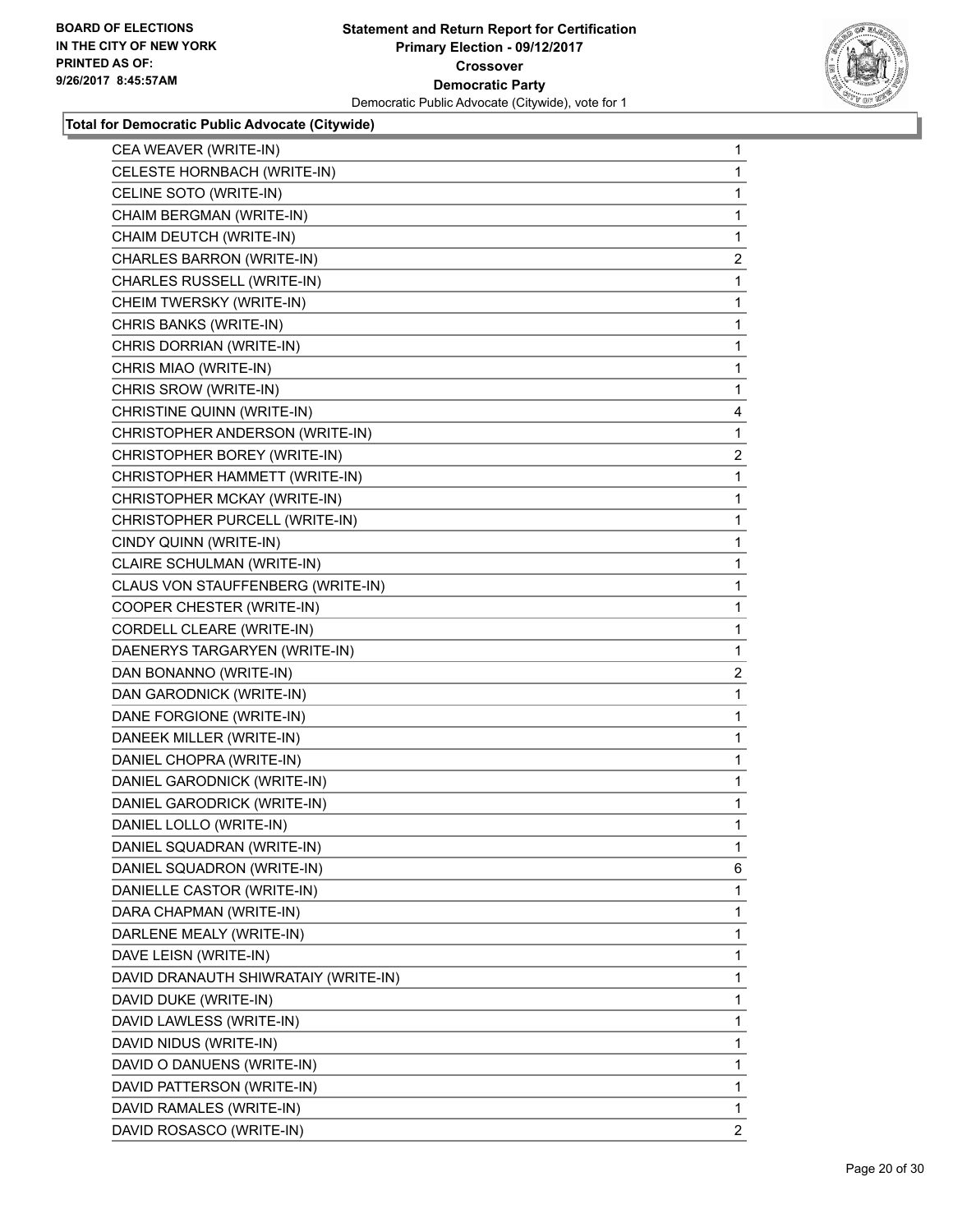

| DAVID ROSENBERG (WRITE-IN)        | 1              |
|-----------------------------------|----------------|
| DAVID ROTHSTEIN (WRITE-IN)        | 1              |
| DAVID SHLOMO BONDY (WRITE-IN)     | 1              |
| DAVID WEISEL (WRITE-IN)           | 1              |
| DAVIS WILLIAMS (WRITE-IN)         | 1              |
| DEANNA LOGAN (WRITE-IN)           | 1              |
| DEBORAH L. ROSE (WRITE-IN)        | $\overline{7}$ |
| DEBRA SUE STEIN (WRITE-IN)        | 1              |
| DENNIS CAPPELLO (WRITE-IN)        | 1              |
| DEREEIM HECKLES (WRITE-IN)        | 1              |
| DEREK HAMILTON (WRITE-IN)         | 1              |
| DERI RAMMERIZE (WRITE-IN)         | 1              |
| DERICK HAMILTON (WRITE-IN)        | 1              |
| DEVIN BALKIND (WRITE-IN)          | 3              |
| DIANA AYALA (WRITE-IN)            | 1              |
| DIANA PRINCE (WRITE-IN)           | 1              |
| DIANE LIGHTBOURNE (WRITE-IN)      | 1              |
| DOMENIC RECCHIA (WRITE-IN)        | 1              |
| DON GUNDERSEY (WRITE-IN)          | 1              |
| DON LEE (WRITE-IN)                | 1              |
| DONALD J. RICKLES (WRITE-IN)      | 1              |
| DONALD TRUMP (WRITE-IN)           | $\overline{2}$ |
| DONALD TRUMP, JR. (WRITE-IN)      | $\overline{2}$ |
| DORIS LEWIS (WRITE-IN)            | 1              |
| DOROSKY MORROW (WRITE-IN)         | 1              |
| DOROTHY PITTMAN-HUGHES (WRITE-IN) | 1              |
| DOUGIE JONES (WRITE-IN)           | 1              |
| DOUGLAS WEST (WRITE-IN)           | 1              |
| DOV HIKIND (WRITE-IN)             | 1              |
| DWAYNE JOHNSON (WRITE-IN)         | 1              |
| ED FARKHIER (WRITE-IN)            | 1              |
| ED GONZALEZ (WRITE-IN)            | 1              |
| ED MCCABE (WRITE-IN)              | 1              |
| ED NIZZA (WRITE-IN)               | 1              |
| ED POTTER (WRITE-IN)              | 1              |
| EDIE WINDSOR (WRITE-IN)           | 1              |
| EDMOND PERLMAN (WRITE-IN)         | 1              |
| EDWARD SANTOS (WRITE-IN)          | 1              |
| EDWARD WIPPER (WRITE-IN)          | 1              |
| EHAB ABDERLEN (WRITE-IN)          | 1              |
| ELDERT NG (WRITE-IN)              | 1              |
| ELISE WEINBERG (WRITE-IN)         | 1              |
| ELIZABETH CROWLEY (WRITE-IN)      | 3              |
| ELMER FUD (WRITE-IN)              | 1              |
| ELSIE POLGREEN (WRITE-IN)         | 1              |
| EMILY GOODMAN (WRITE-IN)          | 1              |
|                                   |                |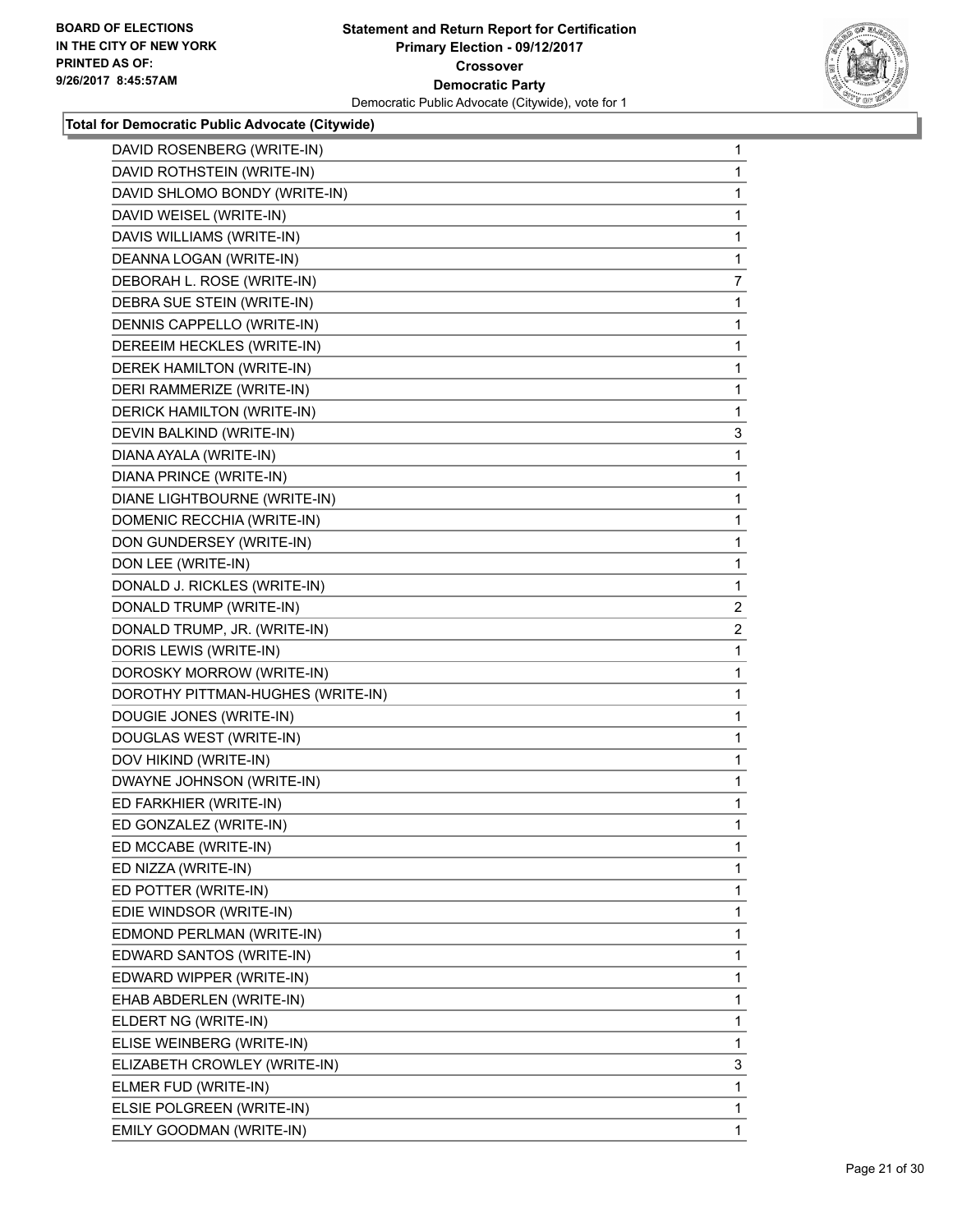

| EMMA GOLDMAN (WRITE-IN)            | $\mathbf 1$ |
|------------------------------------|-------------|
| ERIC ADAMS (WRITE-IN)              | 3           |
| ERIC HOLDER (WRITE-IN)             | 1           |
| ERIC SIMONSEN (WRITE-IN)           | 1           |
| EUGENE RHEE (WRITE-IN)             | 1           |
| EVA MOSOWITZ (WRITE-IN)            | 1           |
| EVAN COWIT (WRITE-IN)              | 1           |
| EVERLY BROWN (WRITE-IN)            | 1           |
| FELIPE PINEDA (WRITE-IN)           | 1           |
| FRANCISCO MOYA (WRITE-IN)          | 18          |
| FRIACISCO MOYA (WRITE-IN)          | 1           |
| FRIELA CABREJA (WRITE-IN)          | 1           |
| <b>GABRIEL STUIM (WRITE-IN)</b>    | 1           |
| GABRIELA MARQUEZ CANALE (WRITE-IN) | 1           |
| GABRIELLA HARRIS (WRITE-IN)        | 1           |
| GALE BREWER (WRITE-IN)             | 2           |
| GARRETT CHAPPELL (WRITE-IN)        | 1           |
| GEM JEWSBURY (WRITE-IN)            | 1           |
| <b>GENE RUSSIANOFF (WRITE-IN)</b>  | 1           |
| <b>GEORGE ALVAREZ (WRITE-IN)</b>   | 1           |
| <b>GEORGE SMITH (WRITE-IN)</b>     | 1           |
| <b>GOMEZ ROBINSON (WRITE-IN)</b>   | 1           |
| GREGORY LACHAGA (WRITE-IN)         | 1           |
| <b>GUEN E FRIEDMAN (WRITE-IN)</b>  | 1           |
| HAKEEM JEFFERIES (WRITE-IN)        | 1           |
| HANNAH ALEXANDER (WRITE-IN)        | 1           |
| HAROLD M SHULTZ (WRITE-IN)         | 1           |
| HARRY POTTER (WRITE-IN)            | 1           |
| HARRY RODRIGUEZ (WRITE-IN)         | 1           |
| HAZEL DUKES (WRITE-IN)             | 1           |
| HELEN ROSENBERG (WRITE-IN)         | 1           |
| HELEN ROSENTHAL (WRITE-IN)         | 3           |
| HENRY A. MARTUSCELLO (WRITE-IN)    | 1           |
| HENRY JAMESON (WRITE-IN)           | 1           |
| HILLARY CLINTON (WRITE-IN)         | 7           |
| HIRAM MONSERRATE (WRITE-IN)        | 15          |
| HIRAM MOOLERRST (WRITE-IN)         | 1           |
| HOWARD STERN (WRITE-IN)            | 1           |
| HUBERT CODGELY (WRITE-IN)          | 2           |
| IAN BAKERMAN (WRITE-IN)            | 1           |
| IAN CULLEY (WRITE-IN)              | 1           |
| IAN D. GORSHEK (WRITE-IN)          | 1           |
| IAN DAVID GIRSHEK (WRITE-IN)       | 1           |
| IDY WEBER (WRITE-IN)               | 1           |
| IJEOMA ONYEKWERE (WRITE-IN)        | 1           |
| IMDAP KHAN (WRITE-IN)              | 2           |
|                                    |             |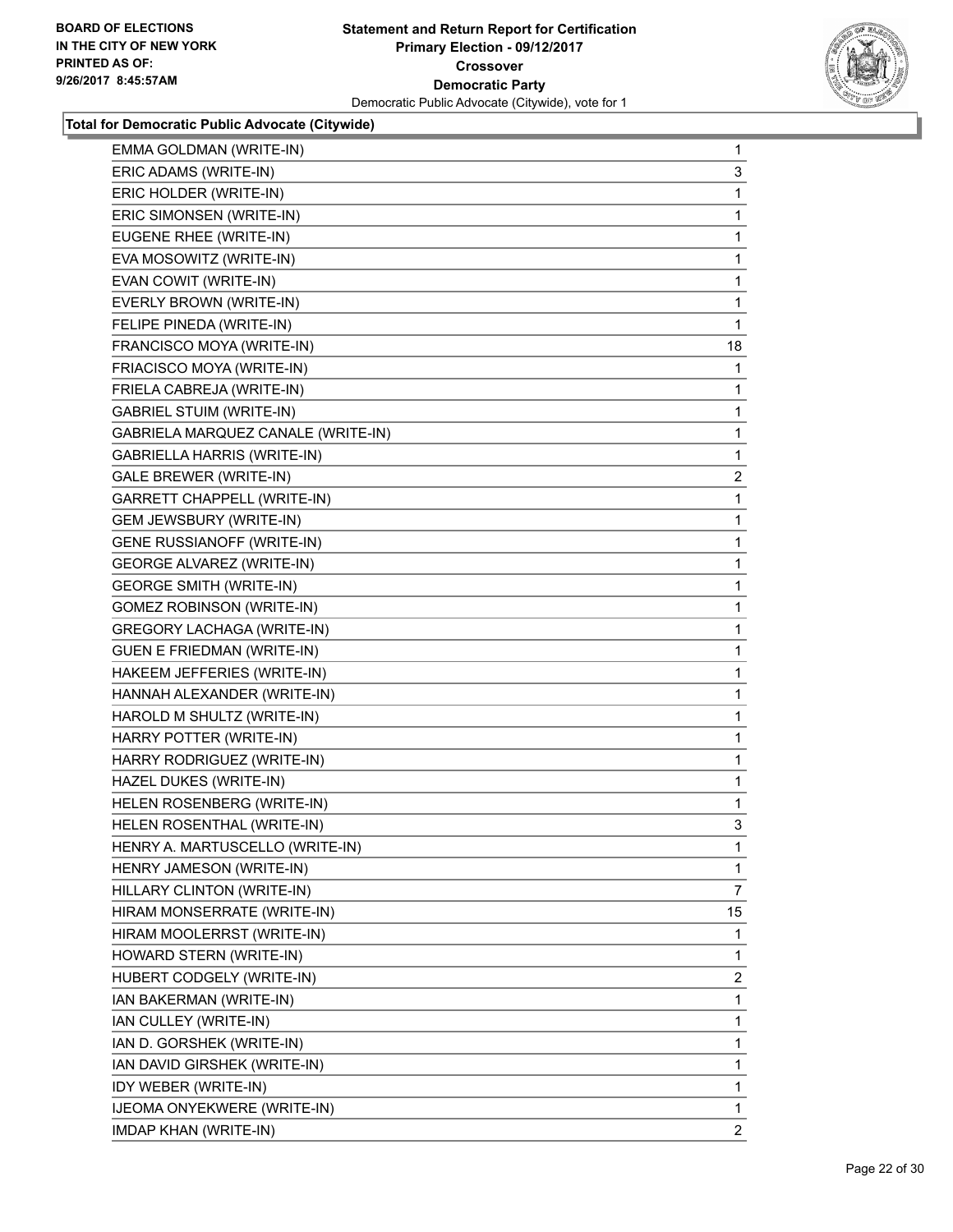

| <b>INEZ BARRON (WRITE-IN)</b>    | 1              |
|----------------------------------|----------------|
| IRA RUDIN (WRITE-IN)             | $\mathbf{1}$   |
| ISAIAH DING (WRITE-IN)           | 1              |
| ISRAEL RUIZ JR. (WRITE-IN)       | 1              |
| IVAN MONSERRATE (WRITE-IN)       | $\overline{2}$ |
| J.C. POLANCO (WRITE-IN)          | 1              |
| JABARI BRISPORT (WRITE-IN)       | 1              |
| JACKSON SIEGAL (WRITE-IN)        | 1              |
| JACOB SIEGEL (WRITE-IN)          | 1              |
| JACQUELINE HUEY (WRITE-IN)       | 1              |
| JAMA L. WILLIAMS (WRITE-IN)      | 1              |
| JAMEL ROBINSON (WRITE-IN)        | 1              |
| JAMES BAMBURY (WRITE-IN)         | 1              |
| JAMES LAME (WRITE-IN)            | $\mathbf{1}$   |
| JAMES LANE (WRITE-IN)            | 11             |
| JAMES LANG (WRITE-IN)            | 1              |
| JAMES S. DENNIS (WRITE-IN)       | 1              |
| JANE FLECHNER (WRITE-IN)         | 1              |
| JANET COWARD (WRITE-IN)          | 1              |
| JANETT HAVA (WRITE-IN)           | 1              |
| JANNA LEVIN (WRITE-IN)           | 1              |
| JANOS MARTON (WRITE-IN)          | $\overline{a}$ |
| JARED NESBITT (WRITE-IN)         | 1              |
| JASON W FLEMING (WRITE-IN)       | 1              |
| JAVIER HIDALGO (WRITE-IN)        | 1              |
| JAZZ HOOKS (WRITE-IN)            | 1              |
| JED REINER (WRITE-IN)            | $\overline{2}$ |
| JEFFREY MILLEN (WRITE-IN)        | 1              |
| JENNIFER L. WRIGHT (WRITE-IN)    | 1              |
| JENNIFER MARIA MURPHY (WRITE-IN) | $\mathbf{1}$   |
| JEREMY ROSENTHAL (WRITE-IN)      | 1              |
| JESSICA LAPPIN (WRITE-IN)        | 1              |
| JILL J. PROSKY (WRITE-IN)        | 1              |
| JILL PROSKY (WRITE-IN)           | 1              |
| JILLIAN KAUFMAN (WRITE-IN)       | 1              |
| JIMMY MCMILLEN (WRITE-IN)        | 1              |
| JIMMY VAN BRAMER (WRITE-IN)      | 2              |
| JIMMY VAN BRENER (WRITE-IN)      | 1              |
| JOAN M. OVERTON (WRITE-IN)       | 1              |
| JOE BORELLI (WRITE-IN)           | 1              |
| JOE LOHTA (WRITE-IN)             | 1              |
| JOEL KLEINBERGER (WRITE-IN)      | 1              |
| JOESPH BORELLI (WRITE-IN)        | 1              |
| JOHN BAYLEY (WRITE-IN)           | 1              |
| JOHN ERVIN ROGERS (WRITE-IN)     | 1              |
| JOHN GULINO (WRITE-IN)           | 1              |
|                                  |                |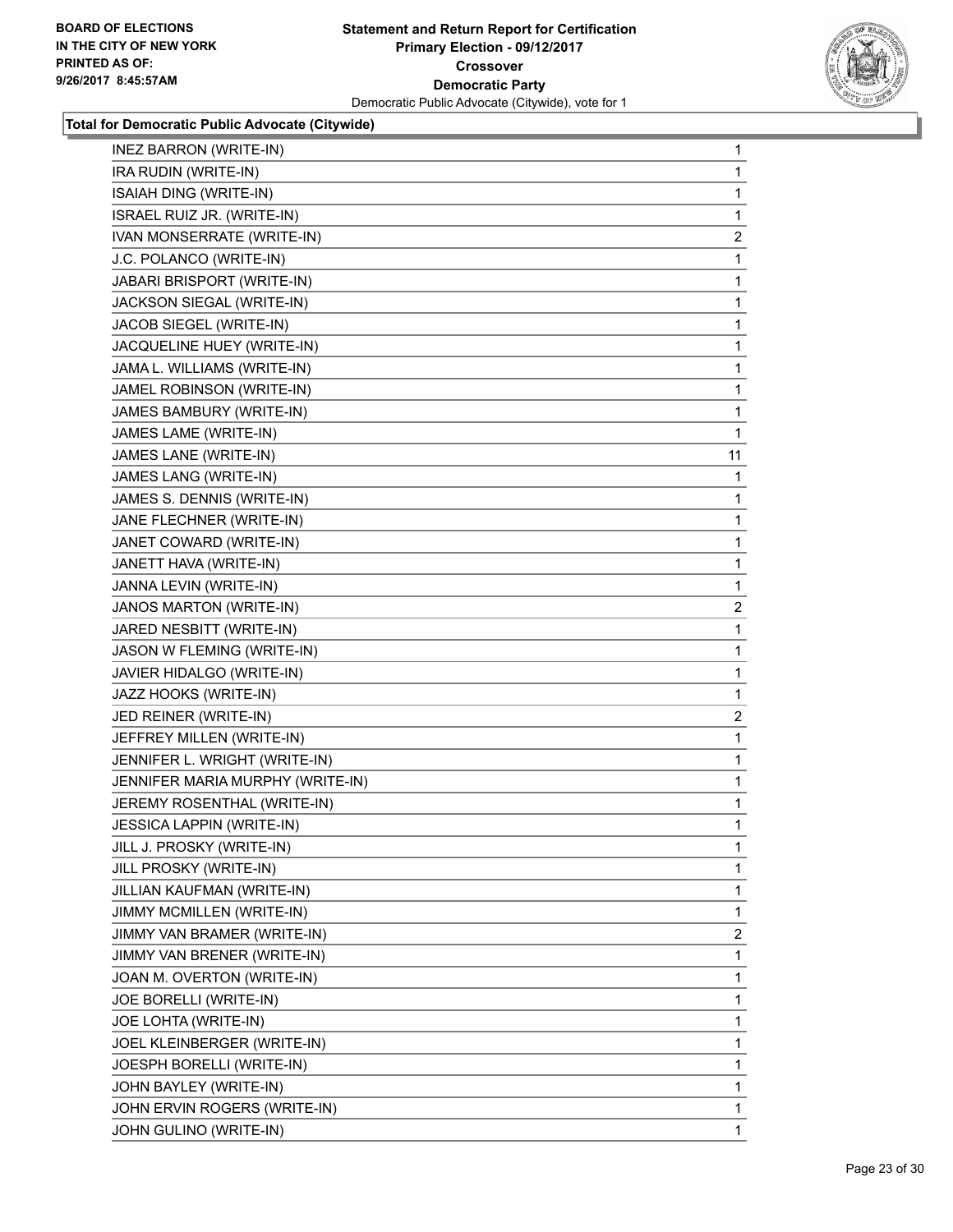

| JOHN POWER (WRITE-IN)              | 1            |
|------------------------------------|--------------|
| JONAHAN KIMMEL (WRITE-IN)          | 1            |
| JONATHAN KEMP (WRITE-IN)           | 1            |
| JONATHAN MURAD (WRITE-IN)          | 1            |
| JOPELYN MCGEIELY KALE (WRITE-IN)   | 1            |
| JORGE VASQUEZ (WRITE-IN)           | $\mathbf{2}$ |
| JOSE CARATTINI III (WRITE-IN)      | 1            |
| JOSE PERALTA (WRITE-IN)            | 1            |
| <b>JOSE SERRANO (WRITE-IN)</b>     | 1            |
| JOSH THOMPSON (WRITE-IN)           | 1            |
| JOSHUA PALAGANAS (WRITE-IN)        | 1            |
| JOVAN SANTOPIETRO (WRITE-IN)       | 1            |
| JOYCE BROWN (WRITE-IN)             | 1            |
| JOYCE JOHNSON (WRITE-IN)           | 1            |
| JUAN CARLOS POLANCO (WRITE-IN)     | 3            |
| JUAN MARIA (WRITE-IN)              | 1            |
| <b>JUDITH BROWN (WRITE-IN)</b>     | 1            |
| JULIE CLEMONS (WRITE-IN)           | 1            |
| JULIE MOODY LEWIS (WRITE-IN)       | 1            |
| JUMAANE WILLIAMS (WRITE-IN)        | 2            |
| JUON GOMOLER (WRITE-IN)            | 1            |
| <b>JUSTIN CASE (WRITE-IN)</b>      | 1            |
| KAHE TUSTEAD (WRITE-IN)            | 1            |
| KAMILLAH HANKS (WRITE-IN)          | 1            |
| KASY MOON (WRITE-IN)               | 1            |
| KATE NAMMACHER (WRITE-IN)          | 1            |
| KATHERINE BAILEY (WRITE-IN)        | 1            |
| KATHY CHANGE (WRITE-IN)            | 1            |
| KELLY HAWKINS (WRITE-IN)           | 1            |
| KELLY J. WILLIAMS (WRITE-IN)       | 1            |
| KENNETH CHU (WRITE-IN)             | 1            |
| KEVIN MCCALL (WRITE-IN)            | 1            |
| KEVIN P. CARROLL (WRITE-IN)        | 1            |
| KHADER EL YATEEM (WRITE-IN)        | 1            |
| KHADIR ELYATEEM (WRITE-IN)         | 1            |
| KHARI DAWKINS (WRITE-IN)           | 1            |
| KID ROCK (WRITE-IN)                | 1            |
| KILLIAN CLIFFORD (WRITE-IN)        | 1            |
| KIRA ZELBO (WRITE-IN)              | 1            |
| KRISTEN GILLBERT (WRITE-IN)        | 1            |
| KSHAMA SAUANT (WRITE-IN)           | 1            |
| LAURA TABATHA SHERIDEAN (WRITE-IN) | 1            |
| LAURIE COMBO (WRITE-IN)            | 1            |
| LAYNIEE DEL ROSARIO (WRITE-IN)     | 1            |
| LEON OFMAN (WRITE-IN)              | 1            |
| LEONAL KOX (WRITE-IN)              | 1.           |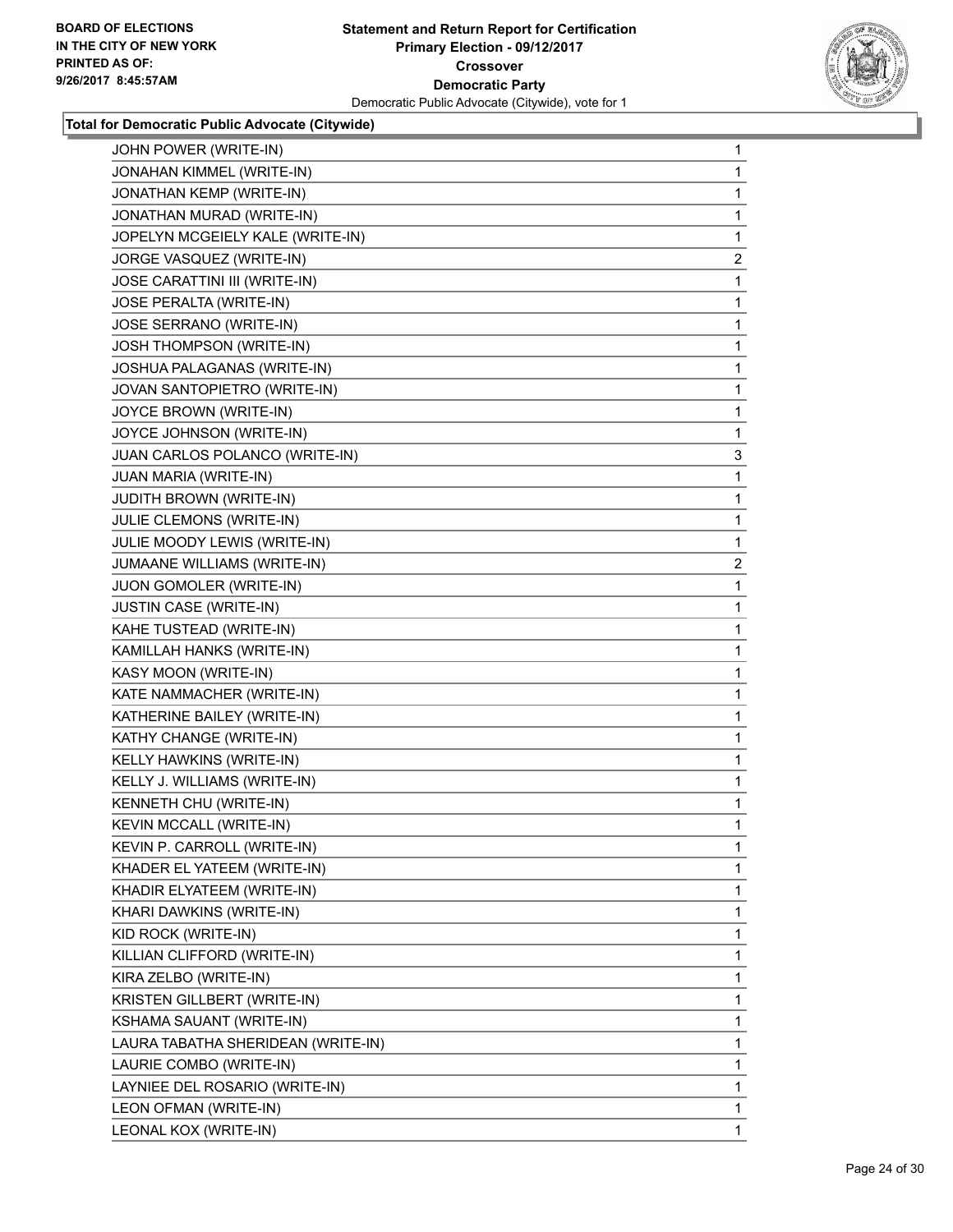

| LEONARD BLOOM (WRITE-IN)             | 1            |
|--------------------------------------|--------------|
| LESLEY STALVEY (WRITE-IN)            | 1            |
| LESLIE A HARRIS (WRITE-IN)           | 1            |
| LESLIE A. UTLEY (WRITE-IN)           | 1            |
| LINDA G. MARCH (WRITE-IN)            | 1            |
| LINDA SARSOUR (WRITE-IN)             | 1            |
| LINDSEY SIEBER (WRITE-IN)            | 1            |
| LINLIN CHEIN REID (WRITE-IN)         | 2            |
| LISA GIBBS (WRITE-IN)                | 1            |
| LISA ZORNBERG (WRITE-IN)             | 1            |
| LUIS TEJADA (WRITE-IN)               | 6            |
| LUKE SCHRAM (WRITE-IN)               | 1            |
| LUZ THALASSINOS (WRITE-IN)           | $\mathbf{2}$ |
| LYFAYEAY JAMES (WRITE-IN)            | 1            |
| MADELAINED SHTEVEGOLDBERG (WRITE-IN) | 1            |
| MARDECHAEI DECKLBAHAUN (WRITE-IN)    | 1            |
| MARIA MORILLO (WRITE-IN)             | 1            |
| MARIANNE FELDMAN (WRITE-IN)          | 1            |
| MARK BELLO (WRITE-IN)                | 1            |
| MARK BIBLIS (WRITE-IN)               | 1            |
| MARK CANTON (WRITE-IN)               | 1            |
| MARK FOGGIN (WRITE-IN)               | 1            |
| MARK GJONAJ (WRITE-IN)               | 1            |
| MARK GREEN (WRITE-IN)                | 1            |
| MARK LEVIN (WRITE-IN)                | 1            |
| MARK LEVINE (WRITE-IN)               | 1            |
| MARLENE ZURACK (WRITE-IN)            | 1            |
| MARQUIS JENKINS (WRITE-IN)           | 1            |
| MARTY MARKOWITZ (WRITE-IN)           | 2            |
| MARY RUBINO (WRITE-IN)               | 1            |
| MARY SILVER (WRITE-IN)               | 1            |
| MATT GLAZER (WRITE-IN)               | 1            |
| MATTHEW PELLER (WRITE-IN)            | 1            |
| <b>MAUREEN ROBINSON (WRITE-IN)</b>   | 1            |
| <b>MAURICE PINZON (WRITE-IN)</b>     | 1            |
| MAX R. SARINSKY (WRITE-IN)           | 1            |
| MEIR SOLOMON DAYANI (WRITE-IN)       | 1            |
| MELINDA KATZ (WRITE-IN)              | 1            |
| MELISSA MARK VIVERITO (WRITE-IN)     | 1            |
| <b>MELVIN BURGOS (WRITE-IN)</b>      | 1            |
| MERYL ARNOLD (WRITE-IN)              | 1            |
| MICHAEL BELTZER (WRITE-IN)           | 1            |
| MICHAEL BLOOMBERG (WRITE-IN)         | 16           |
| MICHAEL CUSICK (WRITE-IN)            | 1            |
| MICHAEL D. GURAL-MAIELLO (WRITE-IN)  | 1            |
| MICHAEL HALPERT (WRITE-IN)           | 1            |
|                                      |              |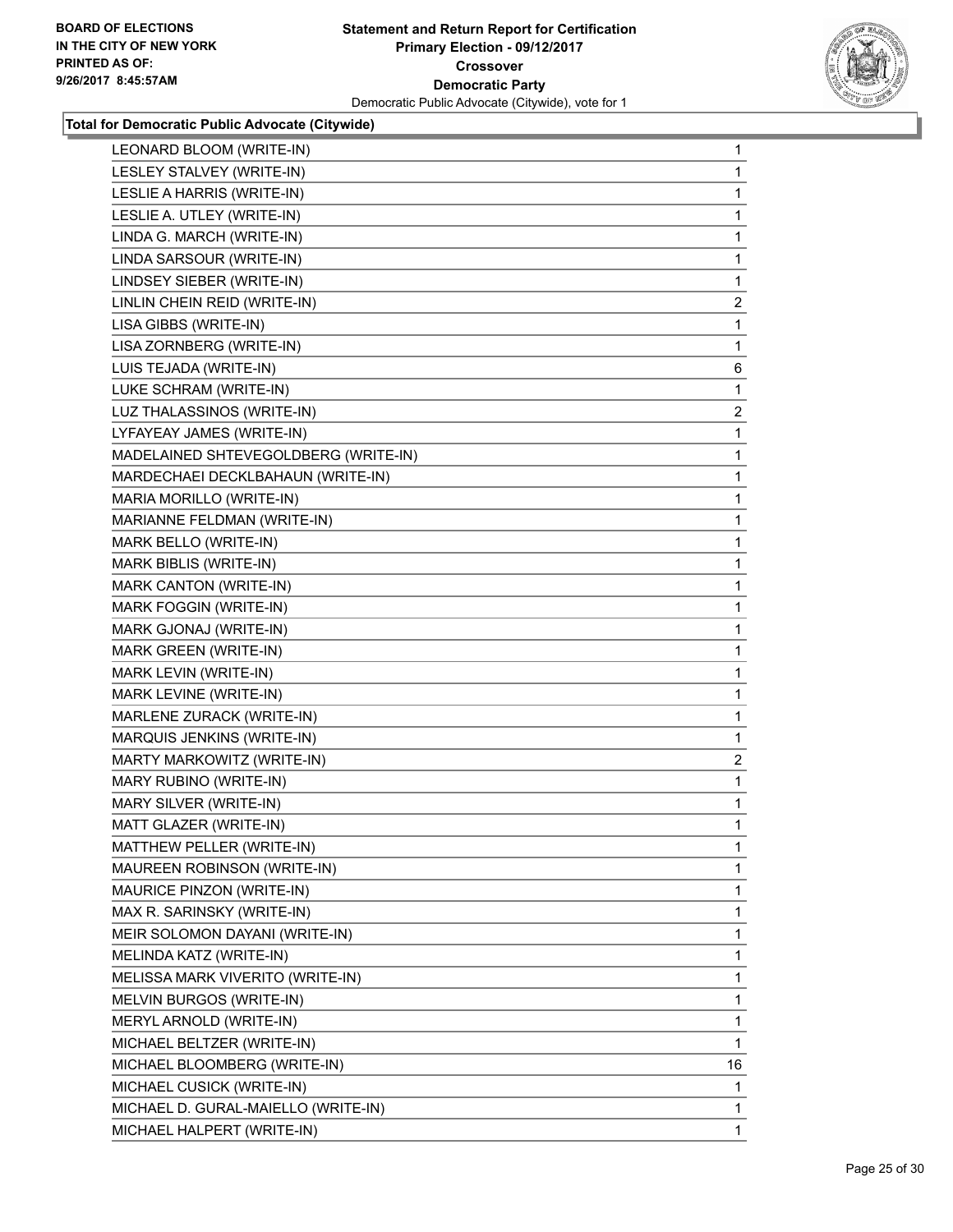

| MICHAEL HOFFMAN (WRITE-IN)       | 2              |
|----------------------------------|----------------|
| MICHAEL L. MARRELLA (WRITE-IN)   | 1              |
| MICHAEL O'REILLY (WRITE-IN)      | 1              |
| MICHAEL PINCITTI (WRITE-IN)      | 1              |
| MICHAEL R. BLOOMBERG (WRITE-IN)  | $\overline{2}$ |
| MICHAEL TOLKIN (WRITE-IN)        | 1              |
| MICHAH LASHER (WRITE-IN)         | 1              |
| MICHELLE OBAMA (WRITE-IN)        | 1              |
| MIKE GRUCHOWSKI (WRITE-IN)       | 1              |
| MIKE MILLER (WRITE-IN)           | 1              |
| MIKE TOLKIN (WRITE-IN)           | 1              |
| MIKE ZEMANSKI (WRITE-IN)         | 1              |
| MILLY KRAUSE (WRITE-IN)          | 1              |
| MILO LEWB (WRITE-IN)             | 1              |
| MIREL KRAUSE (WRITE-IN)          | 1              |
| MITCHEL D. COHEN (WRITE-IN)      | 1              |
| MOHAMMAD T. RAHMAN (WRITE-IN)    | $\overline{2}$ |
| MOLLENA FABRICANT (WRITE-IN)     | 1              |
| MOOREVELL WILLIAMS (WRITE-IN)    | 1              |
| NACHMAN HEIMFELD (WRITE-IN)      | 1              |
| NANCY ALVAREZ (WRITE-IN)         | 1              |
| NANCY TONG (WRITE-IN)            | 2              |
| NAOMI KLEIN (WRITE-IN)           | 1              |
| NATASHA GURAL-MAIELLO (WRITE-IN) | 1              |
| NATHANIEL M. LEVINE (WRITE-IN)   | 1              |
| NECHAMA PEIKES (WRITE-IN)        | 1              |
| NECHANA PEIKES (WRITE-IN)        | 1              |
| NEESER BANNA (WRITE-IN)          | 1              |
| NELSON HERNANDEZ (WRITE-IN)      | $\mathbf{1}$   |
| <b>NELSON ROJAS (WRITE-IN)</b>   | $\overline{2}$ |
| NELSON SCHOENBET (WRITE-IN)      | 1              |
| NEUFELD, RUSSELL (WRITE-IN)      | $\mathbf{1}$   |
| NICOLE KRIST (WRITE-IN)          | $\mathbf 1$    |
| NICOLE MALLIOTAKIS (WRITE-IN)    | 22             |
| NICOLE MALROTAKIS (WRITE-IN)     | 1              |
| NILY ROZIC (WRITE-IN)            | 4              |
| NIRVANA BEALE (WRITE-IN)         | 1              |
| NORMAL SIEGEL (WRITE-IN)         | 1              |
| NORMAN SIEGEL (WRITE-IN)         | 3              |
| OLIVER KOPPELL (WRITE-IN)        | 1              |
| OMAR JACKSON (WRITE-IN)          | 3              |
| ORLANDO RIVERA (WRITE-IN)        | 1              |
| PATRICK SELVAL (WRITE-IN)        | 1              |
| PAUL G. PONTIOUS (WRITE-IN)      | 1              |
| PAUL LO BRUTTO (WRITE-IN)        | 1              |
| PAUL MOSES (WRITE-IN)            | 1              |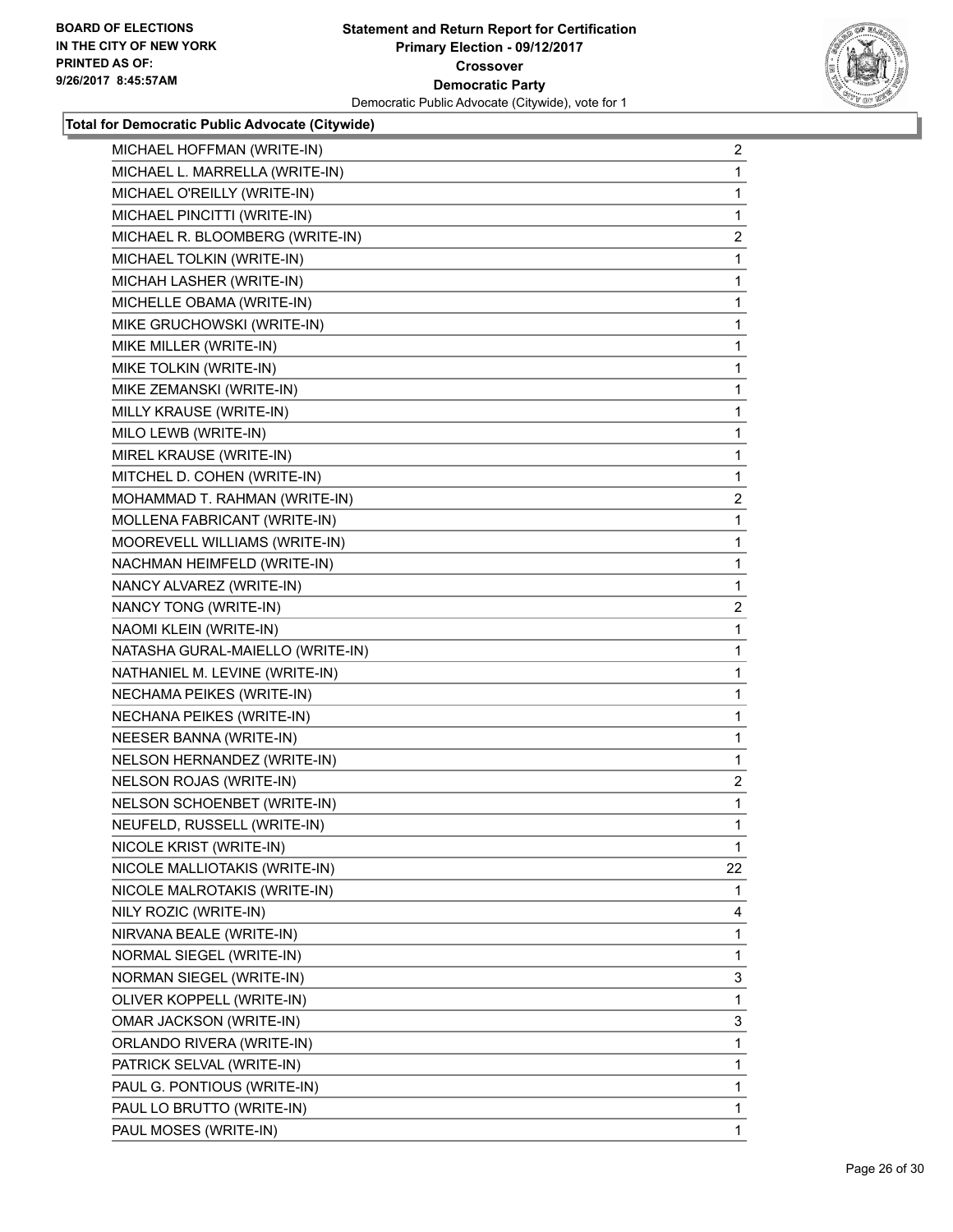

| PAUL RYAN (WRITE-IN)              | 1 |
|-----------------------------------|---|
| PAUL VALLONE (WRITE-IN)           | 1 |
| PAUL WELLSTONE (WRITE-IN)         | 1 |
| PAULINE FIGUEROA (WRITE-IN)       | 1 |
| PETE DZIUK (WRITE-IN)             | 1 |
| PETER BAELISH (WRITE-IN)          | 1 |
| PETER COLEMAN (WRITE-IN)          | 1 |
| PETER KOO (WRITE-IN)              | 6 |
| PETER WERTHEIM (WRITE-IN)         | 1 |
| PHYLLIS PRINCE (WRITE-IN)         | 1 |
| PORFIRIO FERNANDEZ (WRITE-IN)     | 1 |
| PRESTON NIBLACK PHD (WRITE-IN)    | 1 |
| RABBI MILLLER (WRITE-IN)          | 1 |
| RACHEL GOODMEN (WRITE-IN)         | 1 |
| RACHEL L.HONIG (WRITE-IN)         | 1 |
| RAFAEL HERNANDEZ (WRITE-IN)       | 1 |
| RAFAEL MARTINEZ (WRITE-IN)        | 1 |
| RAFAEL SALAMANCA JR (WRITE-IN)    | 1 |
| RAFEEQ RAHEEM (WRITE-IN)          | 1 |
| RAHUL ROHAGZ (WRITE-IN)           | 1 |
| RANDI FLEIRMAN (WRITE-IN)         | 1 |
| RANDOLPH HARRISON (WRITE-IN)      | 1 |
| RANDY ABREU (WRITE-IN)            | 3 |
| RANDY CREDCO (WRITE-IN)           | 1 |
| REBECCA CHEW (WRITE-IN)           | 1 |
| RESHMA SAVJANI (WRITE-IN)         | 1 |
| REV RUBEN DIAZ SR (WRITE-IN)      | 1 |
| RICHARD BARRACATO (WRITE-IN)      | 1 |
| RICHARD DAVID (WRITE-IN)          | 8 |
| RICHARD GREGORY (WRITE-IN)        | 1 |
| RICHARD ROMA (WRITE-IN)           | 1 |
| RICHARD S BASHER (WRITE-IN)       | 1 |
| RICHARD S. BASHINA (WRITE-IN)     | 1 |
| RITCHIE TORRES (WRITE-IN)         | 1 |
| RJ GUERCIO (WRITE-IN)             | 1 |
| ROBERT (BOB) MARCHETTA (WRITE-IN) | 1 |
| ROBERT ABRAUS (WRITE-IN)          | 1 |
| ROBERT CHAN (WRITE-IN)            | 1 |
| ROBERT CORNEGY (WRITE-IN)         | 1 |
| ROBERT FITZGARLD (WRITE-IN)       | 1 |
| ROBERT GANGI (WRITE-IN)           | 1 |
| ROBERT J. RODRIGUEZ (WRITE-IN)    | 1 |
| ROBERT JACKSON (WRITE-IN)         | 1 |
| ROBERT MORRIS (WRITE-IN)          | 1 |
| ROBERT REED JR. (WRITE-IN)        | 1 |
| ROBERT RODRIGUEZ (WRITE-IN)       | 4 |
|                                   |   |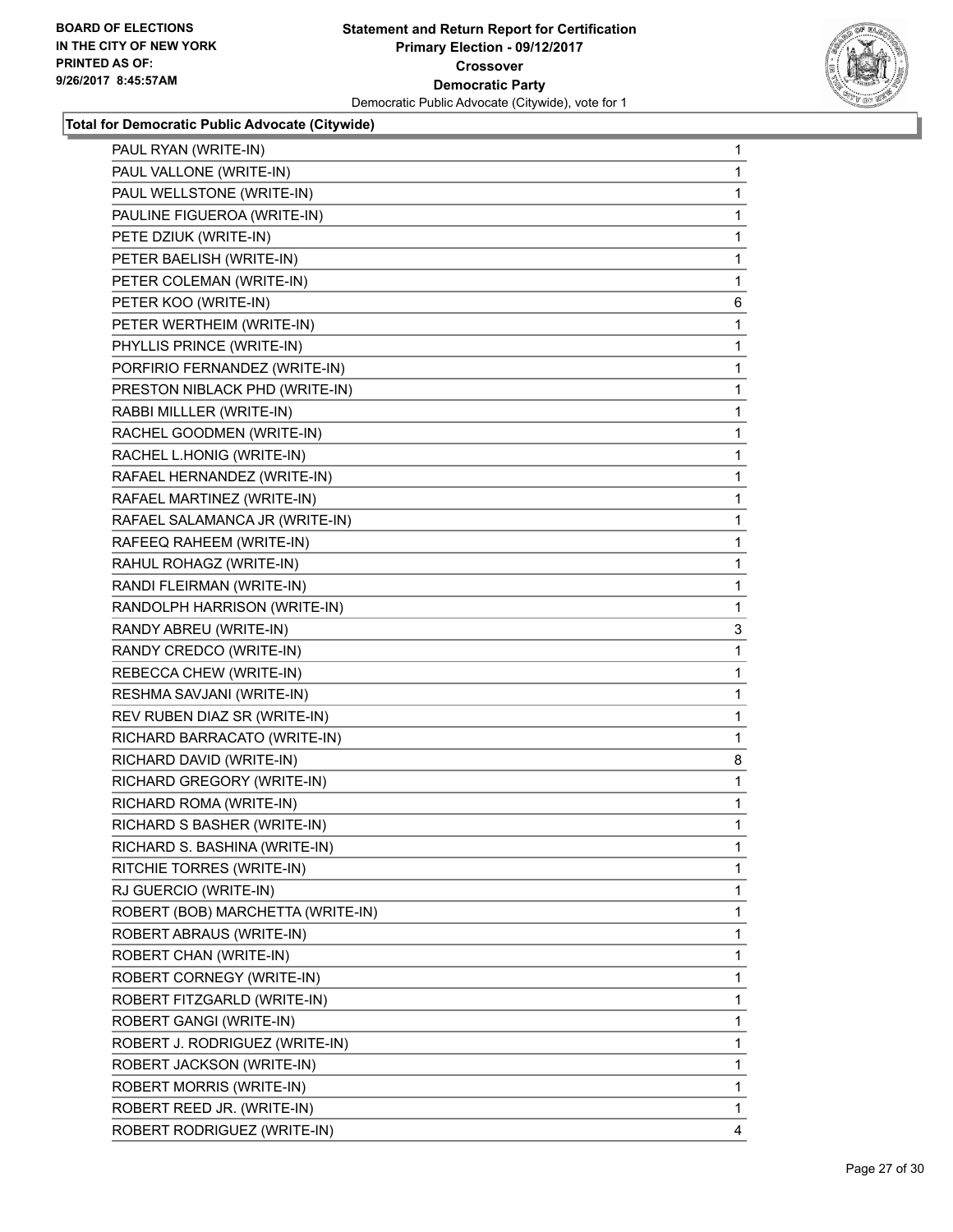

| ROBERT STOLZ (WRITE-IN)          | 1              |
|----------------------------------|----------------|
| ROBERT WARNE, JR. (WRITE-IN)     | 1              |
| ROBERT WINKLER (WRITE-IN)        | 1              |
| ROCHELLE THOMPSON (WRITE-IN)     | 1              |
| ROCKY DE LA FORTE (WRITE-IN)     | 1              |
| ROCKY DE LA FUENTE (WRITE-IN)    | 1              |
| ROGELIO EDMUND (WRITE-IN)        | 1              |
| RON KIM (WRITE-IN)               | 1              |
| RON R. MILLER (WRITE-IN)         | 1              |
| RONNIE CHO (WRITE-IN)            | 1              |
| ROSEMARY PALLADINO (WRITE-IN)    | 1              |
| ROY MITCHELL (WRITE-IN)          | 1              |
| RUDOLPH E. GREED, JR. (WRITE-IN) | 1              |
| RUDOLPH GUILLIANI (WRITE-IN)     | 1              |
| RUIZ VOIT (WRITE-IN)             | 1              |
| RUSSELL RODRIGUEZ (WRITE-IN)     | 1              |
| SAL SICHON (WRITE-IN)            | 1              |
| SAMUEL SCHATZ (WRITE-IN)         | 1              |
| SANDOR JOHN (WRITE-IN)           | 1              |
| SANDRA MYERS (WRITE-IN)          | 1              |
| SAUNDRA SAUNDERS (WRITE-IN)      | 1              |
| SCOTT HUTCHINS (WRITE-IN)        | 1              |
| SCOTT JOYNER (WRITE-IN)          | 1              |
| SCOTT M STRINGER (WRITE-IN)      | 2              |
| SCOTT STRINGER (WRITE-IN)        | $\overline{2}$ |
| SEAN TAYLOR (WRITE-IN)           | 1              |
| SETH ROSENBLUM (WRITE-IN)        | 1              |
| SEULGI KANG (WRITE-IN)           | 1              |
| SHALOM IZRAILEV (WRITE-IN)       | 1              |
| SHANTER JONES (WRITE-IN)         | 1              |
| SHARON JOSEPH (WRITE-IN)         | 1              |
| SHARTE JONES (WRITE-IN)          | 1              |
| SHEILA RAMESH (WRITE-IN)         | 1              |
| SHERRI CULPEPPER (WRITE-IN)      | 2              |
| SHIRLEY CHISHOLM (WRITE-IN)      | 4              |
| SIAN BERRY (WRITE-IN)            | 1              |
| SOPHIA RADLEY (WRITE-IN)         | 1              |
| STEPHEN LURIE (WRITE-IN)         | 3              |
| STEVE FRENCH (WRITE-IN)          | 1              |
| STEVEN G. SCHWARZ (WRITE-IN)     | 2              |
| STEVEN REISER (WRITE-IN)         | 1              |
| STEVEN WEVILLE (WRITE-IN)        | 1              |
| SUSAN BERGER KROCHAK (WRITE-IN)  | 1              |
| SUSAN FILIPSKI (WRITE-IN)        | 1              |
| SUSAN LEE (WRITE-IN)             | 1              |
| TASCHA VAN AUKEN (WRITE-IN)      | 1              |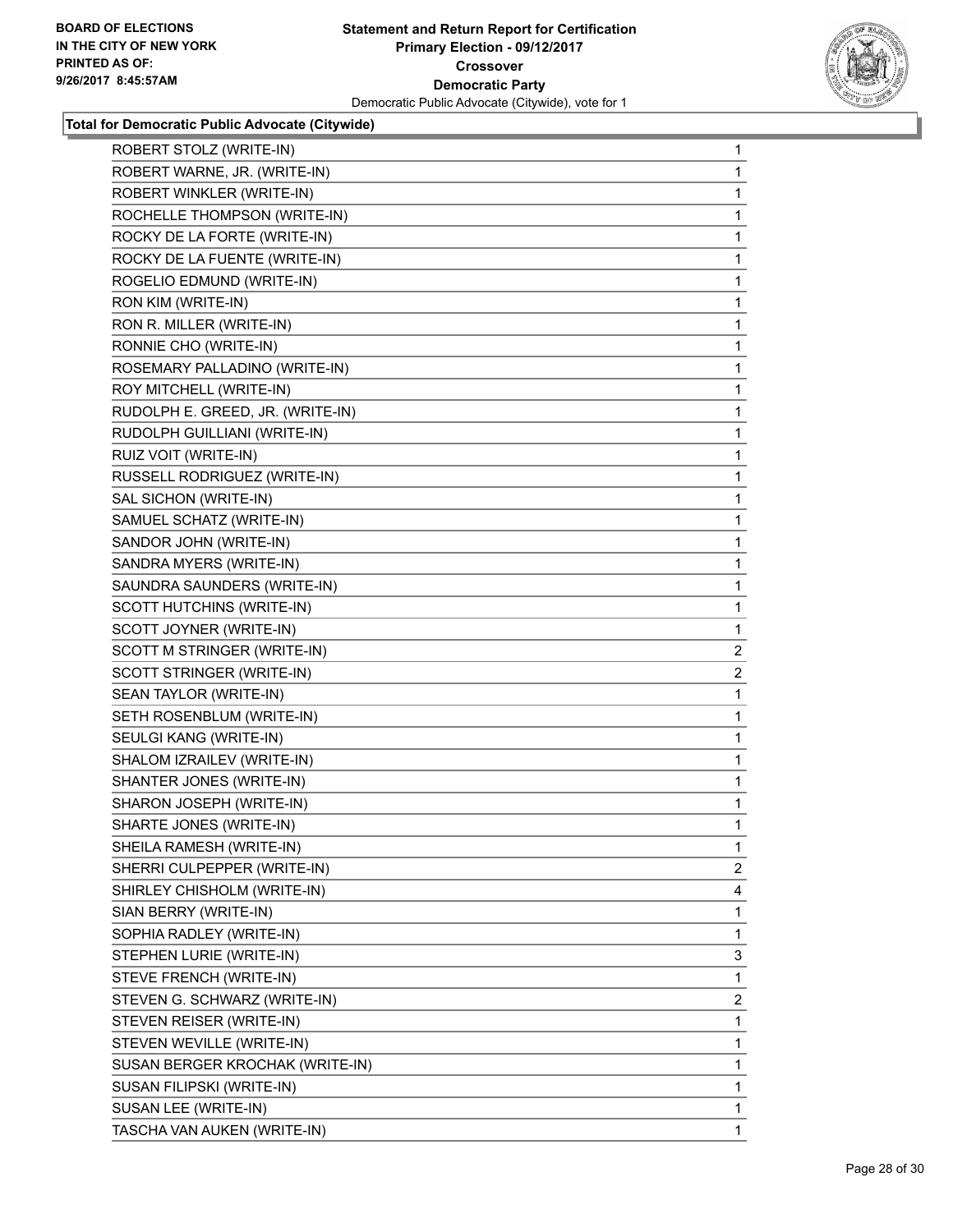

| THERESA ONOKUAH (WRITE-IN)                | $\mathbf 1$    |
|-------------------------------------------|----------------|
| TI RAHMAN (WRITE-IN)                      | 1              |
| TIM ROBERTS (WRITE-IN)                    | 1              |
| TISA LA PADILA (WRITE-IN)                 | $\overline{c}$ |
| TISCH JAMES (WRITE-IN)                    | 1              |
| TISH JAMES (WRITE-IN)                     | 6              |
| TOM BRADY (WRITE-IN)                      | 1              |
| TOMMY TORRES (WRITE-IN)                   | 2              |
| TONY AVELLA (WRITE-IN)                    | 1              |
| TRISH JAMES (WRITE-IN)                    | 1              |
| TROY ODENDHAL (WRITE-IN)                  | 1              |
| TYLER OCON (WRITE-IN)                     | 1              |
| TYRION LANNISTER (WRITE-IN)               | 1              |
| UNATTRIBUTABLE WRITE-IN (WRITE-IN)        | 540            |
| UNCOUNTED WRITE-IN PER STATUTE (WRITE-IN) | 23             |
| UZAIR ALVI (WRITE-IN)                     | 1              |
| <b>VERMIN SUPREME (WRITE-IN)</b>          | 1              |
| VICENTE FOX (WRITE-IN)                    | 1              |
| VINCENT J GENTILE (WRITE-IN)              | 1              |
| VINCENT VAUGHN III (WRITE-IN)             | 1              |
| VIVIAN KAHAN (WRITE-IN)                   | 1              |
| <b>VLADAMIR PUTIN (WRITE-IN)</b>          | 1              |
| WANDA TORRES (WRITE-IN)                   | 2              |
| WARREN HU (WRITE-IN)                      | 1              |
| WASHETTA BETHEL (WRITE-IN)                | $\overline{c}$ |
| WILEY NORWELL (WRITE-IN)                  | 1              |
| WILLI PABON (WRITE-IN)                    | 1              |
| WILLIAM CARRININ (WRITE-IN)               | 1              |
| WILLIAM DYER HALPERN (WRITE-IN)           | 2              |
| WILLIAM OMOWATE CLAY (WRITE-IN)           | 1              |
| <b>WILLIAM S CLINTON (WRITE-IN)</b>       | 1              |
| WILLIE COLON (WRITE-IN)                   | 1              |
| YADIRA HADLETT (WRITE-IN)                 | 1              |
| YAGDIL TORAH (WRITE-IN)                   | 1              |
| YANIS VAROUFAKIS (WRITE-IN)               | 1              |
| YASMIN MOSTOLY (WRITE-IN)                 | 1              |
| YDANIS RODRIGUEZ (WRITE-IN)               | 1              |
| YEHUDA GRUEN (WRITE-IN)                   | 1              |
| ZACHARY HOWNER (WRITE-IN)                 | 1              |
| ZEPHER TEACHOUT (WRITE-IN)                | 1              |
| <b>Total Votes</b>                        | 393,869        |
| Unrecorded                                | 86,700         |